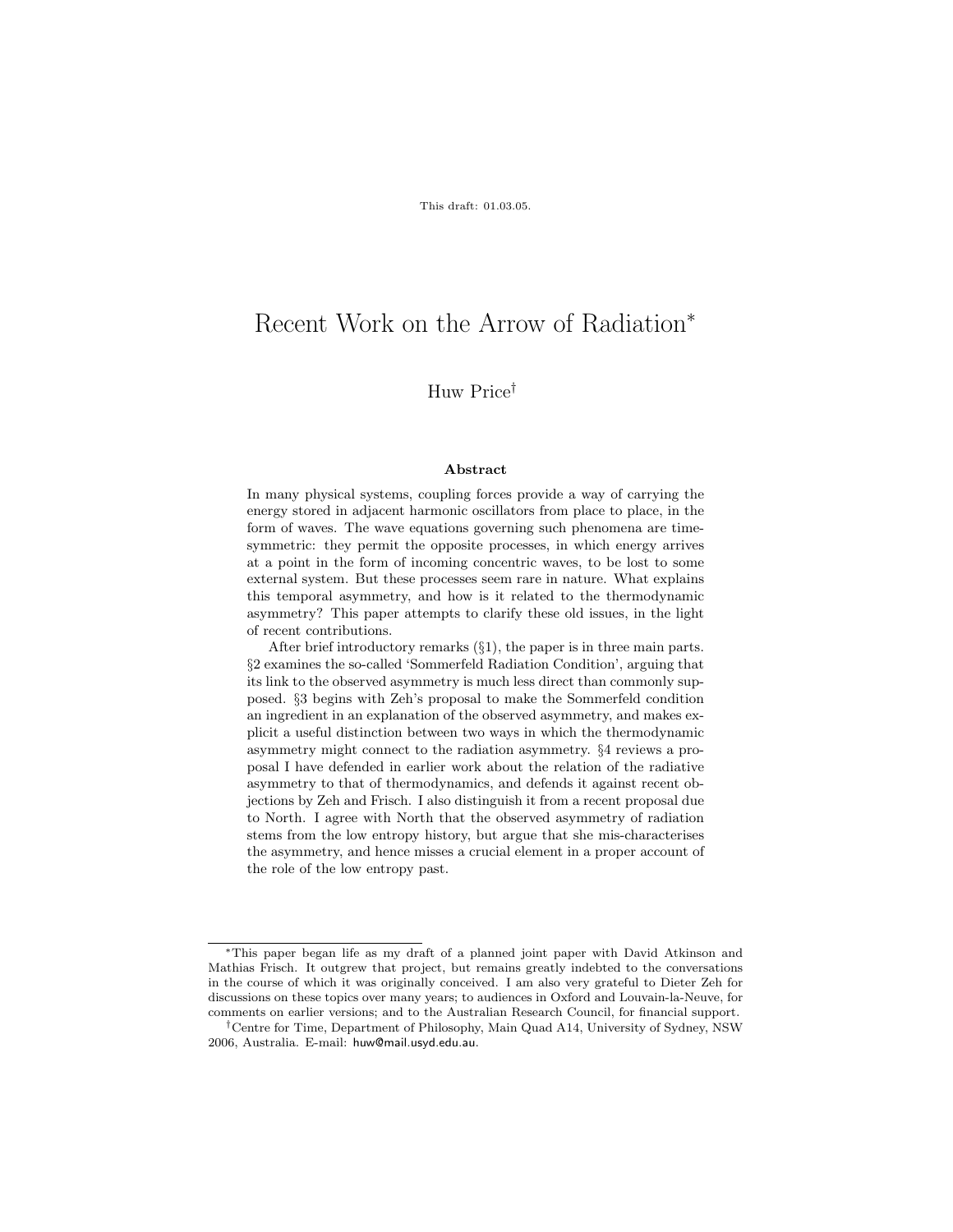# 1 Introduction

In many physical systems, coupling forces provide a way of carrying the energy stored in adjacent harmonic oscillators from place to place. The process is called radiation, and the moving patterns of oscillations are known as *waves*.

When energy is added to such a system at a point, it radiates away as a concentric outgoing wave. Imagine, say, the explosion produced by a floating firecracker. The resulting pressure waves under the water, ripples on the water surface, sound waves in the surrounding air, and electromagnetic waves comprising the flash of light from the explosion, are all examples of radiated energy of this concentric outgoing kind. (Alternatively, consider the case in which the source of the radiated energy is a small boy in a tub, as in Figure  $1.1$ )



Figure 1: The young James Clerk Maxwell, making waves.

It is well known that in the general case, as in Maxwell's theory, the wave equations governing such phenomena are time-symmetric. Accordingly, they permit the opposite processes, in which energy arrives at a point in the form of incoming concentric waves, perhaps then to be lost to some external system. But these processes seem to be very rare in nature. What explains this temporal asymmetry, and how, if at all, is it related to the thermodynamic asymmetry?

source of this asymmetry, in the light of some recent contributions to this old For almost a century, these issues have been a source of controversy. Most discussion has focussed on electromagnetic radiation, but as writers such as general. Many kinds of radiation are governed by wave equations of the same time-symmetric form; and in all cases, the same surface temporal asymmetry seems manifest in the real world. This paper attempts to clarify the issue of the Davies (1974) and Zeh (2001, 2005) have pointed out, the problem is more debate. I defend a conclusion that I have argued for in earlier work (especially

<sup>1</sup>Reproduced from L. Campbell and W. Garnett, The Life of James Clerk Maxwell, London: Macmillan, 1882, p. 42, by kind permission of Sonnet Software, Inc.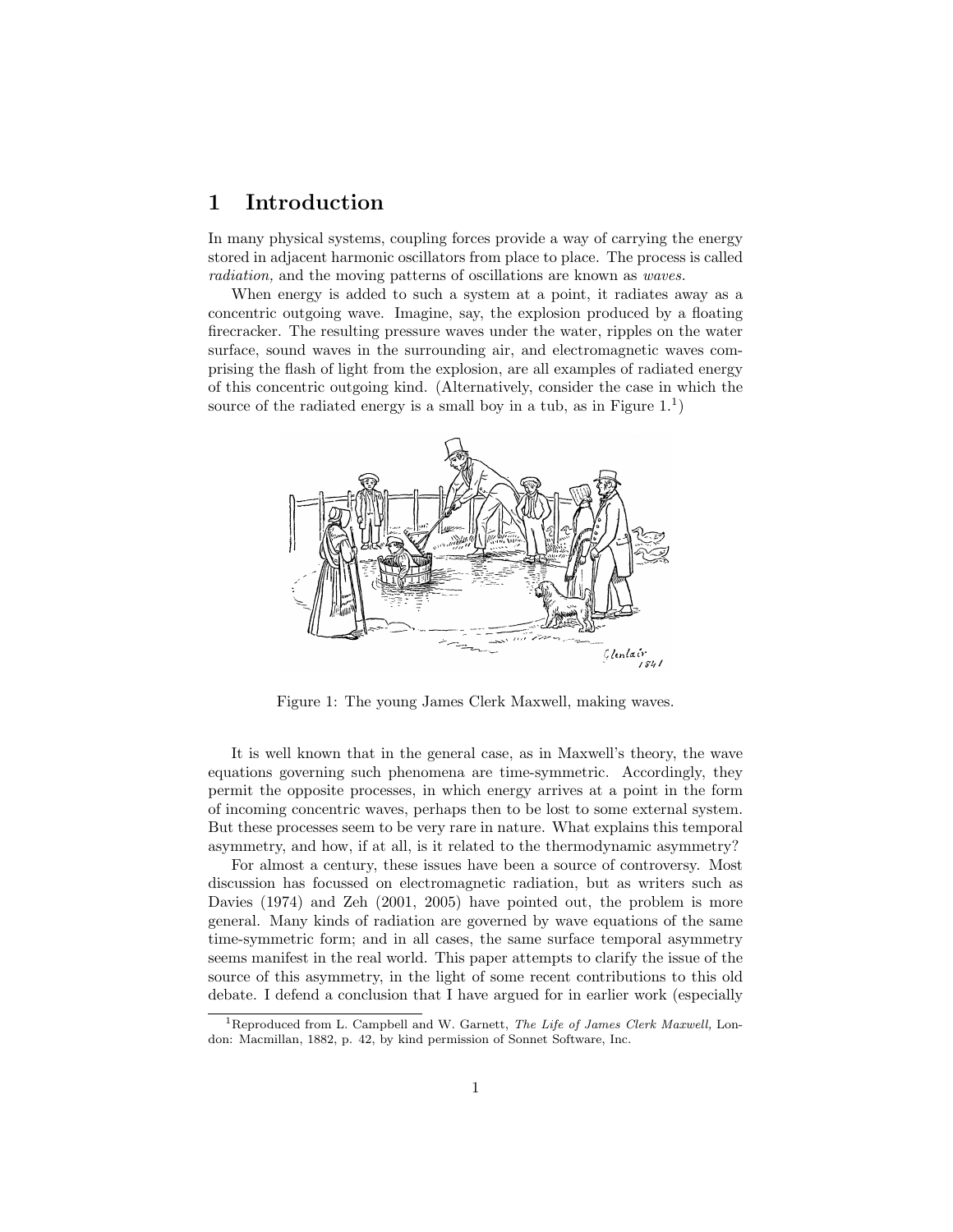Price 1996, Ch. 3), viz., that the observed asymmetry of radiation has the same origins as that of thermodynamics (in a sense to be made more precise).

The remainder of the paper is in three main parts.  $\S2$  focusses on the socalled Sommerfeld Radiation Condition, often invoked in attempts to characterise or explain the asymmetry of radiation. Taking characterisation first, I argue that the link between the Sommerfeld condition and the observed asymmetry is less direct than commonly supposed. A common proposal about how the asymmetry should be characterised, closely related to the Sommerfeld condition, turns out to be neither necessary nor sufficient for the asymmetry we actually observe. This part of the paper thus aims to clarify the nature of the observed asymmetry, and the proper role, if any, of various interpretations of the Sommerfeld condition.

As noted, some writers offer the Sommerfeld condition as an ingredient in an explanation of the observed asymmetry. §3 begins with Zeh's proposal of this kind, and develops some more general points. In particular, I want to make explicit a distinction presently only implicit in the literature (to my knowledge), between two ways in which the thermodynamic asymmetry might connect to the radiation asymmetry. I'll defend one conception of the connection rather than the other (thereby disagreeing with Zeh himself, amongst others). In this context, I'll also call attention to a significant lacuna in the implementation of this solution in one particular case, that of classical electrodynamics; but argue that the lacuna should be regarded as another manifestation of a familiar defect of the classical theory, rather than an objection to the proposed diagnosis of the connection between the asymmetries of radiation and thermodynamics.

Finally, in §4, I'll restate my own proposal about the relation of the observed asymmetry of radiation to that of thermodynamics, and defend it against several recent objections by Zeh and Frisch. I'll also distinguish it from another recent proposal about the connection between the radiation arrow and the low entropy past, due to Jill North. I agree with North that the observed asymmetry of radiation does stem from the low entropy past; but I'll argue that she mischaracterises the asymmetry, and hence misses a crucial element in a proper account of the role of the low entropy history.

# 2 Sommerfeld's puzzling prescription

For definiteness and simplicity, let's begin with a familiar non-electromagnetic case. Consider a water surface, infinite in all directions. Add a boundary S surrounding some finite region. According to a well-known result due to Kirchhoff (see, e.g., Davies 1974, Ch. 5, Zeh 2001, Ch. 2) the amplitude of the wave at a particular place and time  $(r, t)$  within S may be represented in two equivalent ways, according to what I shall call the Representation Theorem:

$$
\phi(\mathbf{r},t) = F_{ret} + F_{in} = F_{adv} + F_{out}.
$$

Here  $F_{ret}$  is a sum over contributions of outgoing concentric waves of sources within S on the past 'light cone' of the point  $(\mathbf{r}, t)$ .  $F_{in}$  comprises two compo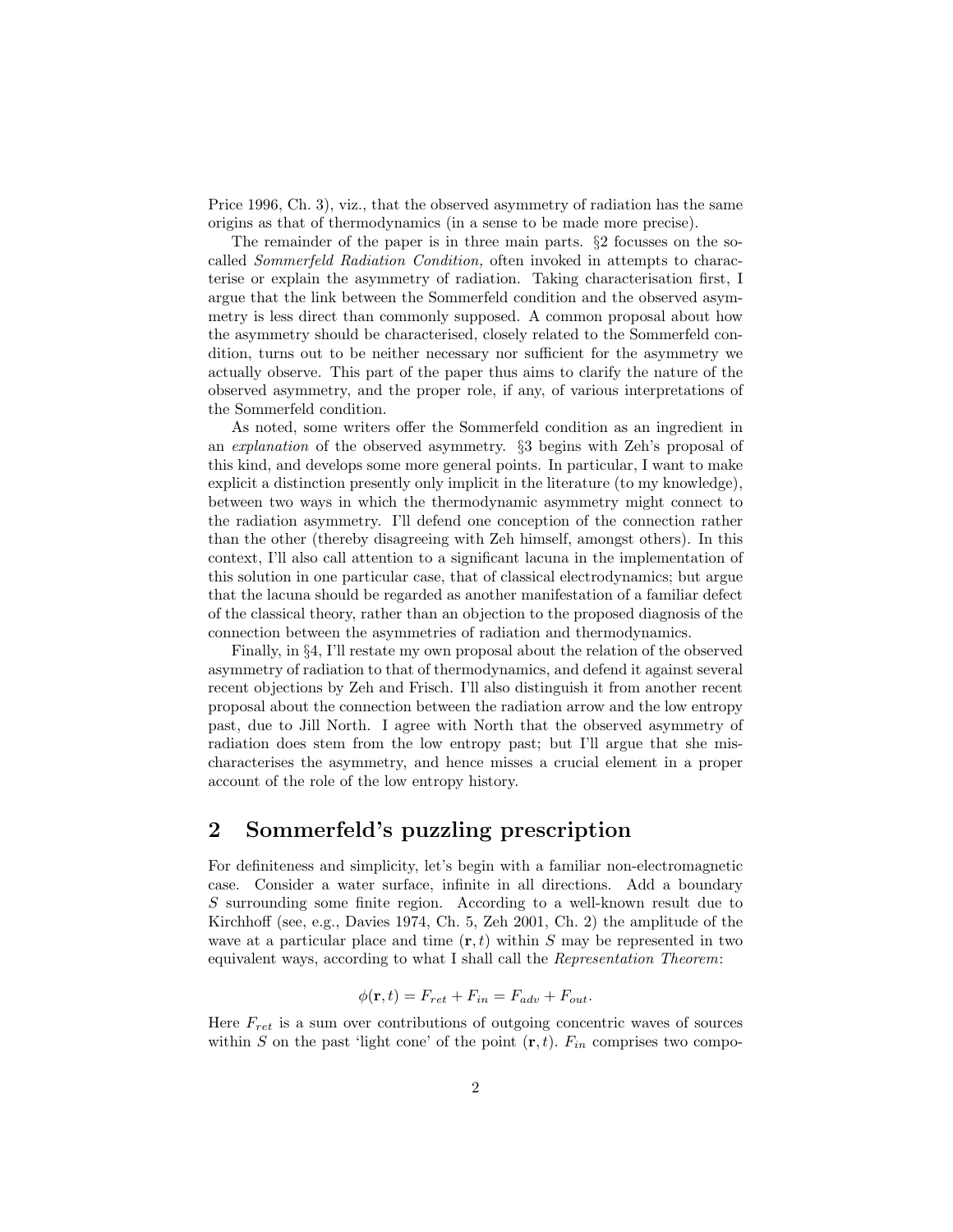nents, one the corresponding integral over sources outside S and the other the sum of 'free fields' – waves not associated with sources, coming in from 'past infinity'. Similarly,  $F_{adv}$  is a sum over contributions of incoming concentric waves converging on sources within S on the future 'light cone' of the point  $(\mathbf{r}, t)$ . And  $F_{out}$  involves two components, one the corresponding contribution associated with future sources outside  $S$  and the other the sum of 'free fields' – source-free waves going out to 'future infinity'.

I'll often use the case of water waves as an illustrative example, but the Representation Theorem itself is quite general, applying to wave phenomena of all the kinds already mentioned. From now on, I'll write the general result in the following familiar form (suppressing the coordinates on the left-hand side):

$$
F = F_{ret} + F_{in} = F_{adv} + F_{out}.
$$
 (RT)

At first sight, RT seems in tension with observed asymmetry with which we began. After all, doesn't RT imply that what we observe must be equally describable in terms of either outgoing or incoming waves – in which case, surely, it isn't true that nature prefers one to the other? But that can't be right, because we can see that there is an asymmetry in the phenomena. So the correct moral is simply that we need to do some more work to say what the asymmetry is.

The stock suggestion is that we recover the observed asymmetry from RT by paying attention to the 'boundary conditions' – i.e., to the terms  $F_{in}$  and  $F_{out}$ . It is suggested that asymmetry stems from – or at least may be characterised in terms of – an asymmetry between  $F_{in}$  and  $F_{out}$ . The crucial thing, it is claimed, is the Sommerfeld Radiation Condition:

$$
F_{in} = 0.\t\t(SRC)
$$

Taken together, RT and SRC immediately imply what I'll term the Pure Retardation Condition:

$$
F = F_{ret}.
$$
 (PRC)

It is widely assumed that PRC provides a characterisation of the asymmetric character of radiation observed in the real world. Thus Davies (1974, 114) says that an expression of this form "correctly describes the situation illustrated by the examples cited above", where the examples in question include such things as the results of throwing stones into ponds. Later, in discussing the electromagnetic case, Davies says that "to obtain the usual retarded fields that are experienced in the real world it is necessary to impose a boundary condition on the system . . . known as the Sommerfeld radiation condition." (1974, 128)

The persistence of the view that PRC characterises the temporal asymmetry observed in the real world is puzzling, for as we'll see in a moment, it is easy to show that PRC is neither necessary nor sufficient for the observed asymmetry. While there is some connection between the observed asymmetry and SRC, it turns out to be very much less direct than the simple argument to PRC suggests.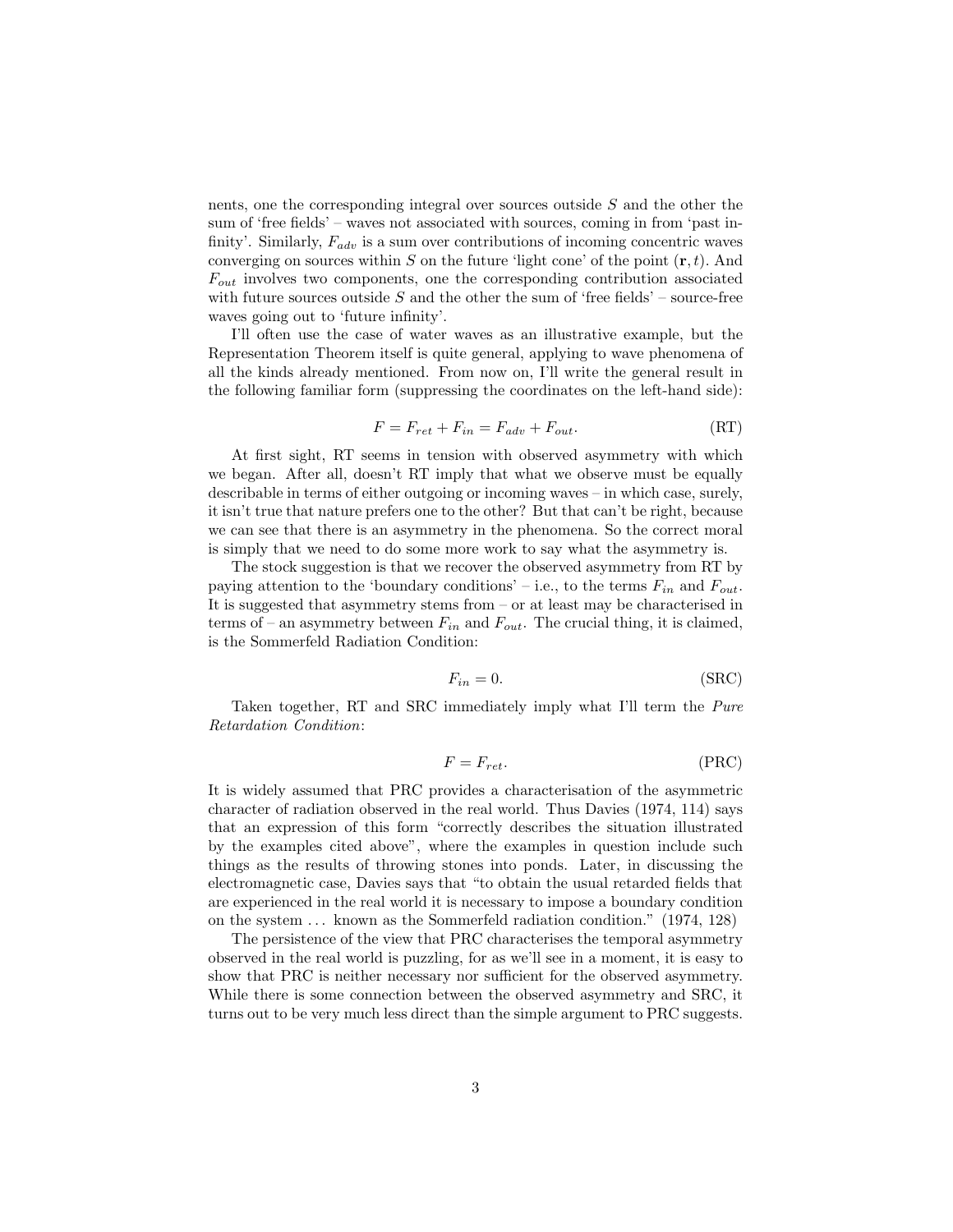In exploring these ideas, we'll see that there are several distinct versions or interpretations of the Sommerfeld condition, which need to be carefully distinguished. Since they are logically distinct, at most one could provide necessary and sufficient conditions for the observed asymmetry – and it is possible that none of them does so. As we'll see, however, one version comes at least usefully close to doing so.

Henceforth, because we are going to be discussing several versions of the Sommerfeld condition, I'll use the term 'SRC' generically. I'll call ' $F_{in} = 0$ ' the exact SRC. Our first task is to challenge to common view that the observed asymmetry of radiation is properly characterised by – or follows immediately from – this exact form of the Sommerfeld condition.

# 2.1 The exact interpretation of SRC

Should we interpret SRC as maintaining that  $F_{in} = 0$  exactly, or merely that  $F_{in} \approx 0$ ? There is certainly some attraction in the thought that the former condition is required to explain the observed asymmetry. After all, isn't the observed asymmetry 'pure' or 'perfect', in the sense that radiation is 100% outgoing? And to get this from RT, don't we need that  $F_{in} = 0$  exactly?

Well, let's see. As noted above, the formal argument from RT and the exact SRC to the observed asymmetry simply rests on the fact that RT and  $F_{in} = 0$ together imply PRC. If PRC did amount to a characterisation of the observed asymmetry, this reasoning would be unassailable. But it does not! PRC and the observed asymmetry turn out to be logically independent of one another. To the extent that there is a connection between some version of SRC and the observed asymmetry, it is a good deal more subtle, and doesn't rest on PRC.

Here are two reasons for thinking that the exact SRC (or equivalently, PRC) is neither necessary nor sufficient for observed asymmetry.

- (1) At least for some kinds of wave phenomena, there are possible solutions in which both  $F_{in} = 0$  and  $F_{out} = 0$ . (Intuitively, imagine that the sources of ripples are surrounded by a good absorber, so that no waves can escape over the boundary S.) If such cases are possible – and mere possibility is enough, for the purposes of this point – then the former condition cannot be sufficient for an observable asymmetry, on pain of contradiction. Whatever the observed asymmetry amounts to, it is certainly an asymmetry, and so couldn't consistently hold in both orientations at once.<sup>2</sup>
- (2) There are many cases in which there are incoming waves across the boundary S, yet normal outgoing ripples produced by sources such as falling stones within  $S$ . (This will be the case if  $S$  is an arbitrary boundary on any normal non-ideal pond.) In these cases the exact SRC fails ( $F_{in} \neq 0$ )

<sup>2</sup> In the EM case, there is a very well-known approach to the radiative asymmetry, the Wheeler-Feynman Absorber Theory, which begins with the assumption that both  $F_{in} = 0$  and  $F_{out} = 0$ , and then proceeds to try to derive the observed asymmetry from thermodynamic considerations. Whatever the merits of this approach, it clearly requires that  $F_{in} = 0$  not be sufficient for the observed asymmetry, on pain of the inconsistency just noted.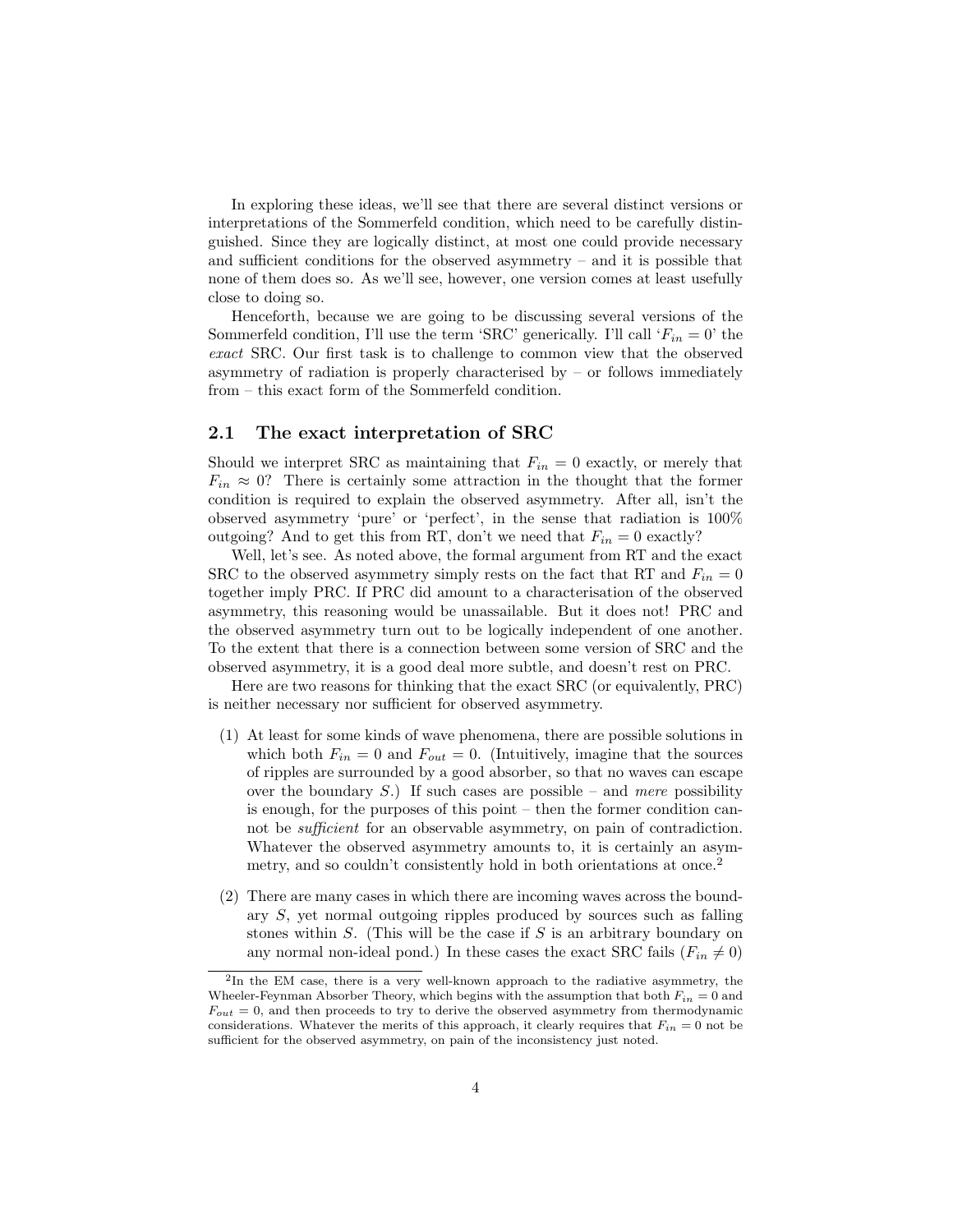and yet we do have the observable asymmetry. So the exact SRC is not necessary for that asymmetry, either.

These are such obvious points that it hard to see how anyone could think that PRC accurately characterises the observed asymmetry – and yet, as I've noted, the view that it does so is common in the literature.<sup>3</sup>

With an eye to discussion later in the paper, let's reflect on the kind of case considered in (1), in which both  $F_{in} = 0$  and  $F_{out} = 0$ . As noted above, these conditions are met, at least to a high degree of approximation, by the case in which the outgoing ripples produced by a pebble are absorbed within the boundary S (perhaps by the kind of device used as lane-dividers in swimming pools, for example, for exactly this wave-damping purpose). The representation theorem shows that the outgoing ripple from the pebble impact can also be described as a sum of many incoming ripples, each converging on a particular location within the absorber. So it is simply false, in this case, to say that there is an observed asymmetry which consists in the fact that we observe outgoing ripples but not incoming ripples. On the contrary, what we observe is precisely what we should expect observe, on the hypothesis that there are incoming ripples! This doesn't mean, of course, that there is no observable asymmetry. Once again, all it means is that the observed asymmetry does not consist in the (supposed) fact that we observe outgoing ripples but not incoming ripples – for that supposed fact is no fact at all.

What, then, is the observed asymmetry? The obvious thought is that we need to take the size and the number of ripples into account. This case seems to exemplify a much more general feature of the wave phenomena we observe, in displaying a sharp contrast between a *small number* of *large* outgoing ripples, and a large number of small incoming ripples. We'll return to this idea in due course.<sup>4</sup> For the moment, we're interested in whether the observed asymmetry can be characterised in terms of some version of SRC. So far, we've learnt that the orthodox suggestion – i.e., that the crucial condition is  $F_{in} = 0$ . and hence PRC – is inadequate.

It might be suggested that what the orthodoxy actually has in mind is a stronger version of the exact SRC, requiring not only that  $F_{in} = 0$  but also that  $F_{out} \neq 0$ . This stronger exact SRC couldn't be necessary for the observed asymmetry, of course (given that the weaker condition isn't necessary).<sup>5</sup> But could it perhaps be sufficient, where the weaker condition was  $\mathrm{not?}^6$ 

<sup>&</sup>lt;sup>3</sup>It might be objected that it is simply a terminological matter that PRC amounts to the claim that radiation is fully retarded. If this is what we mean by 'fully retarded', however, then the above arguments show that the observed asymmetry of radiation is not that radiation is fully retarded – on the contrary, the arguments show that being fully retarded (in this sense) is neither necessary nor sufficient for the observed asymmetry.

 $^{4}$ I'll call this the FLOMSI asymmetry: Few Large Outgoing, Many Small Incoming.

<sup>&</sup>lt;sup>5</sup>Moreover, as Frisch (2005a, 5) points out, one man's  $F_{out}$  is the next man's  $F_{in}$ , so that it simply can't be true generally that  $F_{in} = 0$  and  $F_{out} \neq 0$ , for arbitrary choice of hypersurfaces.

 $6S$ ufficiency might be enough to enable this version of SRC to *explain* the observed asymmetry, at least in some cases. As we'll see in §3, Zeh defends a view of this kind. He argues that thermodynamic factors ensure that  $F_{in} = 0$  but not that  $F_{out} = 0$ , in typical circumstances; and that this explains the observed asymmetry of radiation, at least in many cases.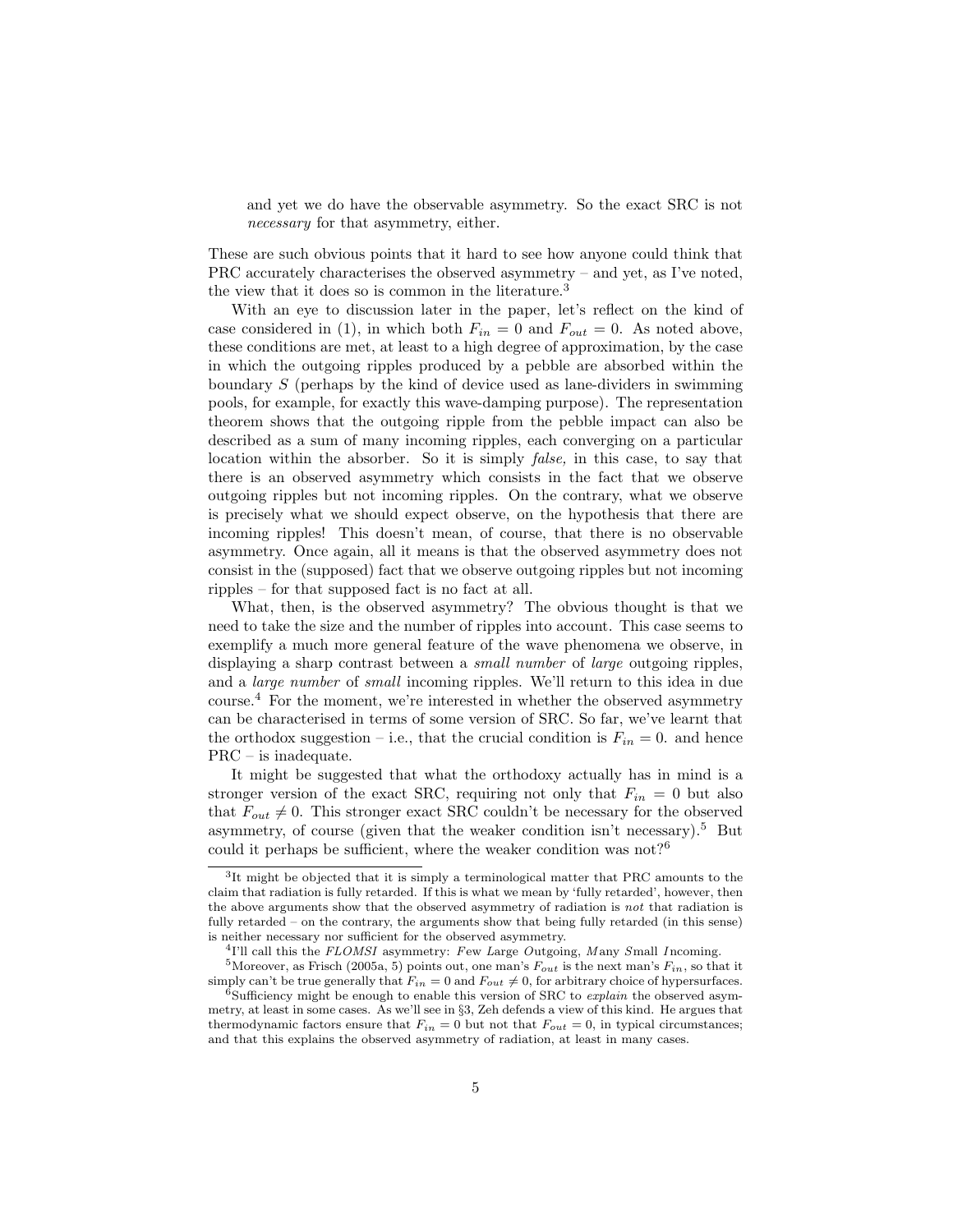Again, however, it seems not, for two reasons:

- (3) There are cases in which  $F_{in} \neq 0$  and  $F_{out} = 0$ . For example, imagine there is an absorber surrounding the sources within  $S$ , and hence preventing any waves escaping over the boundary  $S$  'towards the future'. But imagine further that this absorber is not in place in time to prevent waves coming in 'from the past'. This case is clearly compatible with the fact that a pebble will produce the normal outgoing ripple. By symmetry, then, the time-reversed case is also at least mathematically possible: this would be a case in which we do have  $F_{in} = 0$ , and  $F_{out} \neq 0$ , but without the usual asymmetry – in fact, with the reverse asymmetry! This shows that the revised condition –  $F_{in} = 0$ , and  $F_{out} \neq 0$  – is not sufficient for the observed asymmetry.
- (4) Imagine all sources are microscopic dust settling over a previously still pond, for example. In this case, surely, we might have  $F_{in} = 0$  and  $F_{out} \neq 0$ , but without any *observable* asymmetry. (Certainly there will be no readily observable rings of outgoing ripples.) If so, then again, the revised condition turns out to be insufficient for the observed asymmetry.

Once again, then, the moral of these cases is that it is a mistake to think that the observed asymmetry follows from SRC, at least in the exact forms we've considered so far. In particular, the observed asymmetry isn't correctly characterised either by PRC (which is what follows from RT and the condition  $F_{in} = 0$ ; or by PRC and the additional requirement that  $F_{out} \neq 0$ .

Nevertheless, the examples considered in (3) and (4) do serve to confirm our earlier suggestion about what's missing, for an adequate characterisation of the observed asymmetry. Both examples depend crucially on the presence of large numbers of very small sources. (This is immediate in the case of (4), and true of  $(3)$  because of the essential role the absorber plays in the example.<sup>7</sup>) Thus they suggest that SRC might be on the right lines, at least in the stronger form which adds that  $F_{out} \neq 0$ , provided we restrict attention to cases involving small numbers of *macroscopic* or *large scale* sources.

We'll return to this suggestion below. First, I want to consider two different proposals about how a modified version of SRC might characterise the observed asymmetry. One relies on a different form of the exact SRC, and the other proposes an inexact SRC, requiring only that  $F_{in} \approx 0$ , not that  $F_{in} = 0$  exactly.

# 2.2 Counterfactual interpretations of SRC

There is at least one case in which the exact Sommerfeld condition seems appropriate. It is when we reason counterfactually, thinking about the difference between a case in which there is and a case in which there isn't some disturbance to the medium at a time  $t_1$ . Ordinary counterfactual reasoning seems to require

 ${}^{7}$ A fact which provides a response for Zeh, who is able to argue that the case described in (4) is physically unrealistic, given the thermodynamic properties of absorbers. More on this below.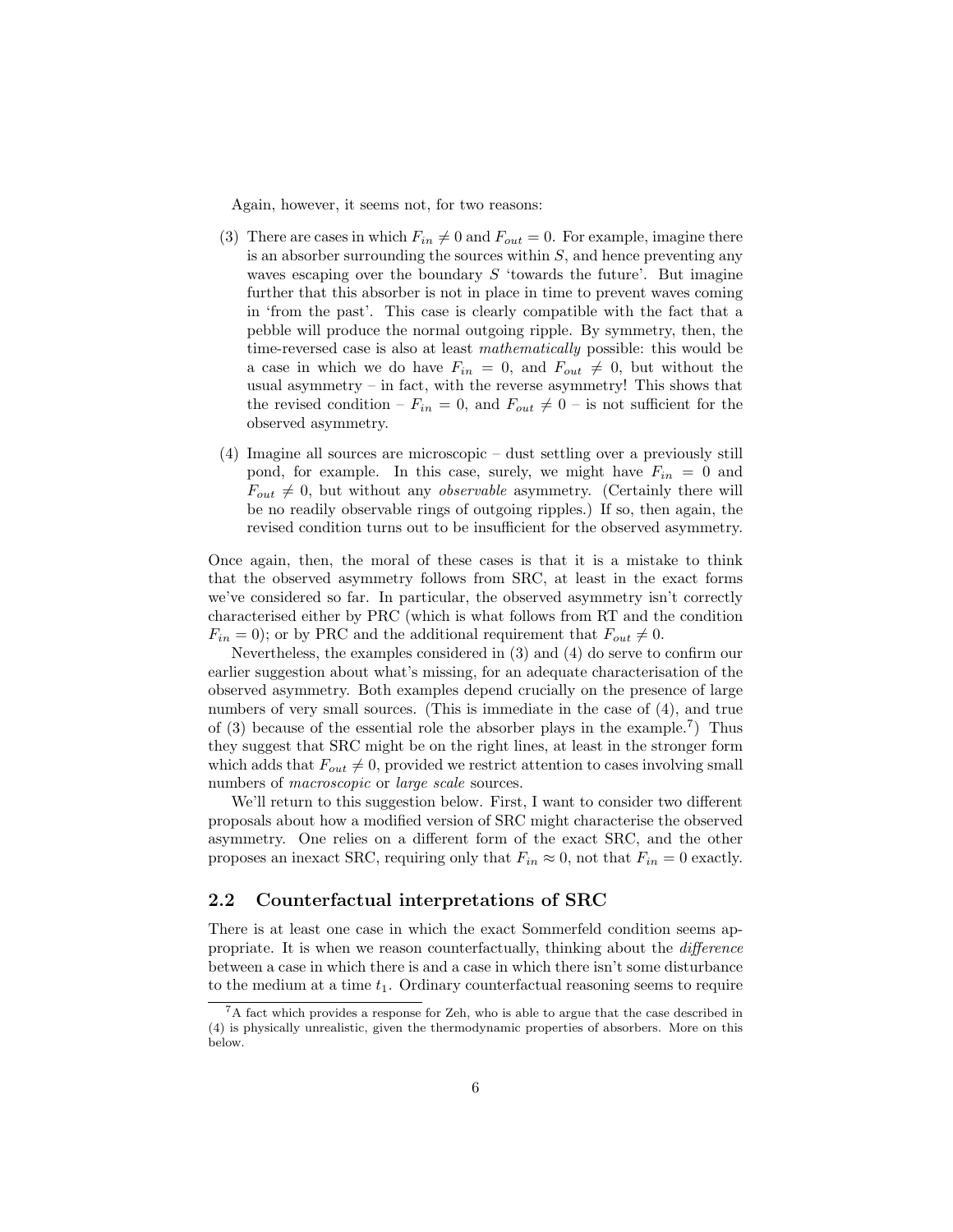that the two scenarios are the same before  $t_1$ , so that SRC applies exactly to the difference between the two cases.

This fact provides a very natural interpretation of some of the things that people say in attempting to characterise the radiation asymmetry. ('If we were to disturb the water surface, the effects would show up after the disturbance.')<sup>8</sup> However, the fact about counterfactual reasoning on which this relies – the fact that in some sense, we normally 'hold fixed the past' when reasoning counterfactually – is clearly of much wider scope than just the radiation cases. Moreover, it is clear that it also characterises our thinking about cases in which it seems obvious that there is no observable time asymmetry in the processes themselves, such as the behaviour of small collections of Newtonian particles. ('If we were to jiggle this particle, the effects would show up after but not before the jiggle.') This should make us suspicious about whether it correctly captures the observed asymmetry of radiation.<sup>9</sup>

Here's another way to make this point. On this counterfactual reading, SRC concerns not the state of the actual world alone, but a relation between the actual world and some other possible world – viz., the one we think about when we assess the counterfactual. Yet the observed asymmetry  $-$  the obvious (even if difficult to characterise) imbalance between outgoing and incoming ripples – is surely a fact about the actual world, all by itself.

The association of something that looks very like SRC with this counterfactual asymmetry has probably contributed to the popularity of the idea that SRC correctly characterises the observed asymmetry. To the extent that this is so, however, the view rests on an equivocation – on a failure to distinguish 'actual' from counterfactual readings. For present purposes, our interest is in the actual and actually observable asymmetry of radiation. We should therefore put these counterfactual issues to one side; while emphasising that we need to be on our guard that apparent asymmetries elsewhere are not merely the counterfactual asymmetry in disguise.<sup>10</sup>

#### 2.3 Comparative interpretations of SRC

Before putting the counterfactual cases entirely to one side, however, it is worth asking whether there is related 'actual' asymmetry in the near vicinity. It is a

<sup>8</sup>Frisch offers an explicitly counterfactual characterisation of the 'retardation condition' he takes to characterise EM radiation: "The field component associated with a source is that component of the total field that would be absent, if the source were absent. ... And the retardation condition tells us that the field physically associated with a charge is fully retarded, rather than being some other linear combination of retarded and advanced fields." (Frisch 2005b, Ch. 7, my italics)

<sup>&</sup>lt;sup>9</sup>Indeed, these cases ought to make us suspicious about whether the counterfactual asymmetry is an objective asymmetry at all, in my view, rather than a kind of projection of our own asymmetric temporal perspective. (See Price 2006, for more on this issue.)

<sup>&</sup>lt;sup>10</sup>Cf. Zeh (2005, 20): "In causal language, where  $[F_{in}]$  is regarded as fixed and given, the source 'creates' precisely its retarded field that has to be added to  $[F_{in}]$  in the future of the source." (Zeh himself is well aware that the time-asymmetry of ordinary causal and counterfactual notions needs to be treated with suspicion, rather than simply taken for granted, in attempting to account for observed asymmetries.)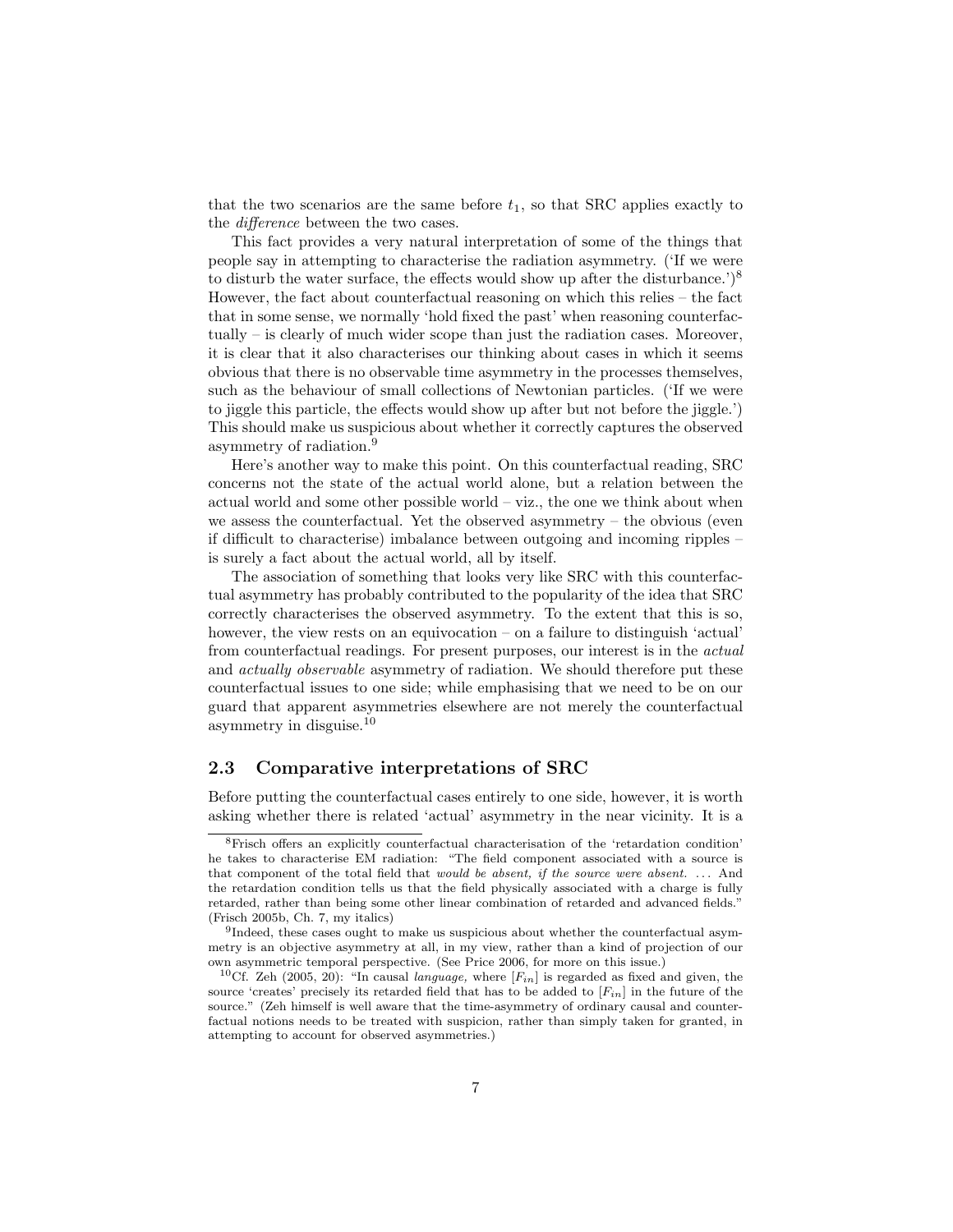familiar idea that counterfactual claims rest on generalisations. Perhaps there is some generalisation related to the counterfactual SRC, that does capture the observed asymmetry of radiation?

The following seems a tempting thought. Let  $C$  be a configuration of waves in a spacetime region, characterised in a moderately general manner, and of a kind found to occur in our experience. Let  $C'_{ret}$  be the kind of configuration that differs from C by the addition of a source of observable size, in a manner such that  $F_{in} = 0$  applies to the *difference* between C and  $C'_{ret}$ . Similarly, let  $C'_{adv}$  be the kind of configuration that differs from  $C$  by the addition of a source of observable size, in a manner such that  $F_{out} = 0$  applies to the difference between C and  $C'_{adv}$ . Then if configurations of type C are common, so too, typically, are configurations of type  $C'_{ret}$ . But configurations of type  $C'_{adv}$  are rare.

I'll call this the comparative version of SRC (or the actual comparative version, if necessary, to distinguish it from the counterfactual version). I'll return to it below. First, I want to consider an alternative approach, resting on the idea that what is essential to SRC is that  $F_{in} \approx 0$ , where the approximation is in comparison to the radiation associated with typical observable sources.

## 2.4 Inexact interpretations of SRC

By an inexact interpretation of SRC, I mean an interpretation requiring only that  $F_{in} \approx 0$ , not that  $F_{in} = 0$  exactly. There are two main motivations in the literature for interpreting SRC in this form. One is that the stricter condition is simply unrealistic, because  $F$  is rarely exactly zero, in real situations. As Frisch puts it, there are 'many situations where the free incoming fields are not equal to zero, even in the presence of a single coherent source (for example when I turn on the light in a room on a sunny day).' (Frisch 2005a, 6)

The second motivation stems from a proposal to explain the observed arrow of radiation in terms of the thermodynamic properties of typical absorbers, a proposal which rests on the suggestion that absorbers ensure that  $F_{in} \approx 0$  in many situations. I'll defer an examination of this latter proposal until §3, and concentrate here on the first motivation for an inexact interpretation of SRC.

With explanatory issues set to one side, the issue, once again, is whether the inexact SRC can provide an adequate characterisation of the observed asymmetry. On the face of it, it seems subject to same problems as the exact version.

- (5) At least for some kinds of wave phenomena, there seem to be possible solutions in which both  $F_{in} \approx 0$  and  $F_{out} \approx 0$ . (Indeed, this possibility is bound to be easier to achieve than in the exact case, because the condition is more relaxed.) Again, then, the former condition cannot be *sufficient* for an observable asymmetry, on pain of contradiction.
- (6) There are many cases in which there are substantial incoming waves across the boundary S, yet normal outgoing ripples produced by sources such as falling stones within S. Here the possibility is less easily achieved than in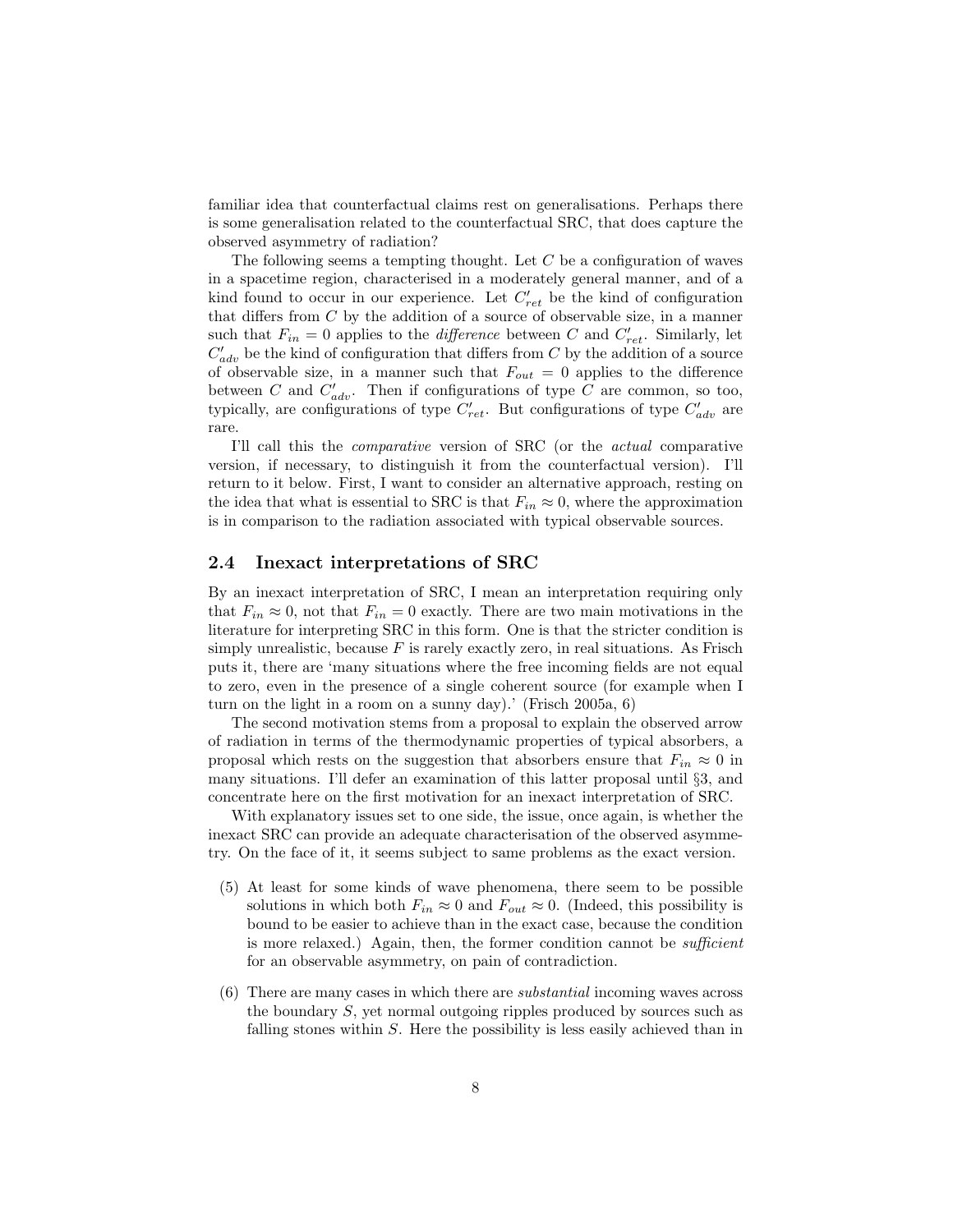the exact case, but still common. Imagine throwing rocks into a patch of stormy sea: one observes outgoing ripples, even though  $F_{in}$  is itself large (corresponding to the fact that the storm supplies vastly more energy to the water surface than is introduced by one moderately-sized rock). In such cases the inexact SRC fails, then, and yet we do have the observable asymmetry. So the exact SRC is not necessary for that asymmetry, either.

In the case of (5), however, a response immediately suggests itself, comparable to a point made in §2.1. It seems that in practice we only find both  $F_{in} \approx 0$ and  $F_{out} \approx 0$  in cases in which either there are no observable sources within the region  $S$ , or there are very many sources – enough to provide complete absorption of the outgoing ripples produced by falling pebbles, as it were. If this is correct, it suggests that  $F_{in} \approx 0$  is sufficient for the observed asymmetry, in cases in which there is a small number of (significantly sized) sources within S.

This leads in the direction of the kind of characterisation offered by Frisch (2005a, 6). There are many cases in which we have a few large sources, and can represent what we see in terms of the retarded fields of these sources plus small  $F_{in}$ . But there are few, if any, cases of the reverse kind: cases in which we have a few large sources, and can represent what we see in terms of the advanced field of these sources, plus small  $F_{out}$ . Thus if we are told that a system contains a small number of macroscopic sources, the inexact SRC seems sufficient to ensure that those sources are associated with retarded or outgoing waves.

We seem to be making some progress, but it is important to recognise what we have not established. We have not shown that the inexact SRC provides a characterisation of the observed asymmetry, even subject to the additional restriction to systems containing a small number of macroscopic sources, for we have not established that  $F_{in} \approx 0$  is necessary for the observed asymmetry. On the face of it, as (6) notes, there are many cases in which the inexact SRC does not hold, in which we still find the usual asymmetry.

#### 2.5 Summary: Sommerfeld and the observed asymmetry

We've been exploring the prospects for various versions of the Sommerfeld condition, as a characterisation of the observed asymmetry of radiation (having first distinguished the task of characterisation from that of explanation). I've argued for the following main conclusions:

- a. The exact SRC,  $F_{in} = 0$ , is neither necessary nor sufficient for the observed asymmetry. Accordingly, the usual conflation of the condition  $F = F_{ret}$ (i.e., PRC) with the observed asymmetry is simply mistaken, as it stands. To put it another way, if PRC is what we mean by saying that radiation is 'fully retarded', then the observed asymmetry is not that radiation is fully retarded.
- b. All of this applies, mutatis mutandis, to the inexact case,  $F_{in} \approx 0$ . However, some of the limitations of the inexact SRC (as a characterisation of the observed asymmetry) can be met by a kind of 'coarse-graining', in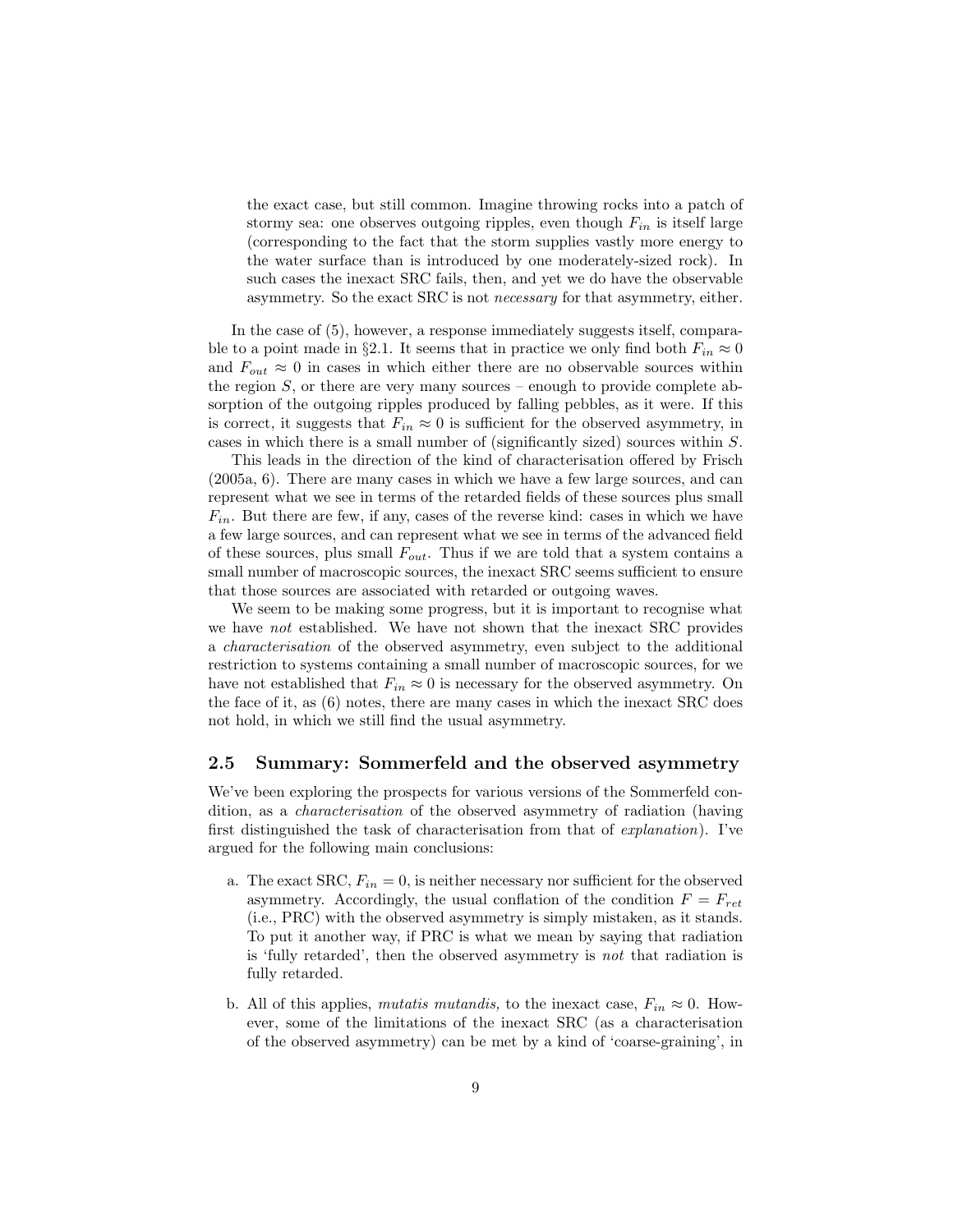which we restrict our attention to macroscopic sources. As we've just seen, there are many cases in which we can represent what we see in terms of the retarded fields of such sources plus a small  $F_{in}$ , but few, if any, cases in which the reverse is true.

- c. Nevertheless, example (6) stands squarely in the way of a general characterisation of the observed asymmetry in terms of the condition  $F_{in} \approx 0$ . In the familiar cases we've been considering (water waves within a boundary S),  $F_{in}$  can be much larger than the component of  $F_{out}$  intuitively associated with the sources within  $S$ , without any inconsistency with the observed asymmetry.<sup>11</sup>
- d. The counterfactual and the comparative versions of SRC both deal with this difficulty easily, by focussing on the difference between two cases, so that the large  $F_{in}$  of such examples simply gets factored out. However, the counterfactual SRC is not a plausible characterisation of the observed asymmetry, for the reasons noted in §2.2. So the comparative interpretation seems to provide the most general characterisation of the observed asymmetry, retaining something of the spirit of the Sommerfeld condition.
- e. However, we've seen that we only get this far with SRC by restricting our attention to 'macroscopic' sources, and it is arguable that if we are taking this step in any case, the observed asymmetry can be characterised more directly: in our experience, macroscopic sources of retarded or outgoing waves are common; macroscopic sources of advanced or incoming waves are extremely rare.<sup>12</sup>

It is true that characterising the observed asymmetry 'directly' in this way, as an imbalance (at the macroscopic level) between two kinds of sources, goes against a long tradition in discussions on this topic. Motivated in part by the fact that any given representation of the field associated with a source is not unique – so that a retarded wave can always be represented, instead, as a sum of an incoming wave and a suitably chosen free field – writers have tried to appeal to some asymmetry in the initial and final free fields, to pin down the asymmetry so evident in ordinary wave phenomena. But this tradition deserves to be challenged, in my view. Among other failings, it conflates two problems, that ought to be kept more distinct: one the one hand, the problem of the nature and origins of the observed asymmetry; on the other hand, the problem (or supposed problem) associated with the fact that fields can be represented in these alternative ways.

So far, I've argued that the tradition fails, at least to a considerable extent, in its project of characterising the observed asymmetry in terms of boundary conditions, as in the Sommerfeld condition. I haven't yet addressed a second element, commonly part of the same tradition: viz., the idea that the SRC

 $11$ Again, simply imagine a small pebble falling into the surface of a large Pacific swell.

<sup>&</sup>lt;sup>12</sup>In many common situations, we have what I called the FLOMSI asymmetry: a contrast between a few large outgoing waves, and many small incoming waves.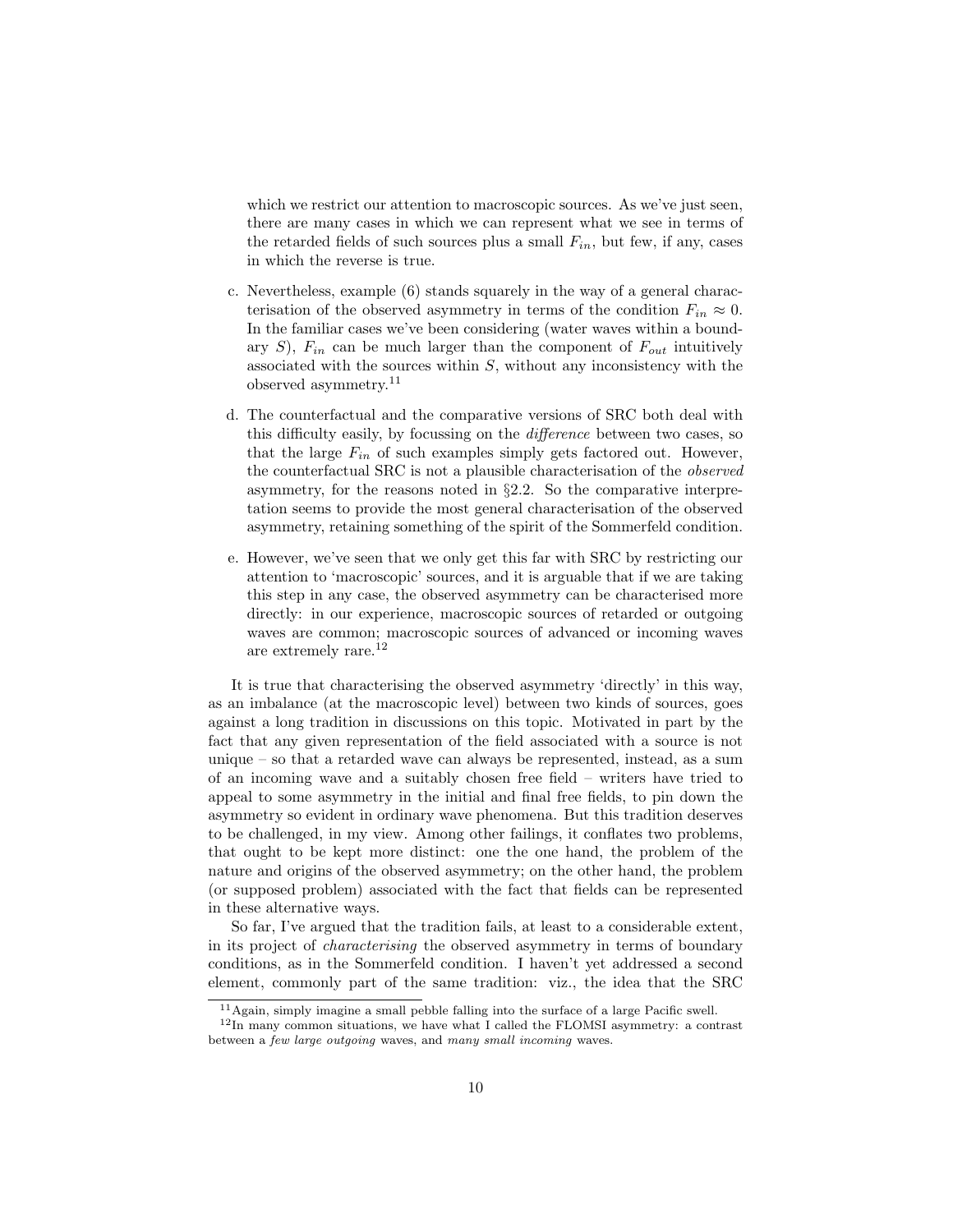explains the observed asymmetry. True, the omens for this explanatory project do not seem promising. Our best version of the SRC is the comparative version, which – as a mere characterisation of a distinctive pattern – doesn't seem likely to yield an explanation. And I've suggested that it is more illuminating to abandon even this version of SRC, in favour of a characterisation in terms of the asymmetry of macroscopic sources themselves (thus moving even further from any SRC-like explanans, presumably).

In the next section of the paper, I want to address this explanatory part of the tradition directly. Again, my general argument is going to be that in explaining the radiative asymmetry, we need to keep our eyes on the sources, not on the kinds of boundary conditions reflected in  $F_{in}$  and  $F_{out}$ . I'll begin by considering the views of a writer who argues that the inexact SRC does explain the observed asymmetry (at least in some familiar cases), and that it itself is a consequence of the thermodynamic properties of ordinary matter.

# 3 An explanatory role for SRC?

In the §2.4 we distinguished the question whether the condition  $F_{in} \approx 0$  can adequately characterise the observed asymmetry, from the question whether it can explain this asymmetry (in toto, or in part). One prominent writer who defends an affirmative answer to latter question is Dieter Zeh. Zeh argues that the thermodynamic properties of ordinary absorbers, such as laboratory walls, explain why  $F_{in} \approx 0$  in typical situations; and that this in turn explains the observed asymmetry of typical sources within such environments.

Zeh's argument goes like this. He first introduces the notion of an ideal absorber: "A spacetime region is called an '(ideal) absorber' if any radiation propagating within it is (immediately) thermalized at the absorber temperature  $T(= 0)$ ." He then notes that this definition "means that no radiation can propagate within ideal absorbers, and in particular that no radiation may leave the absorbing region along forward light-cones"; illustrating the point with the diagram reproduced here as Figure 2.<sup>13</sup>



Figure 2: Zeh's ideal absorber.

<sup>13</sup>Zeh's own caption to this diagram is as follows: "Ideal absorbers do not contribute by means of  $G_{ret}$ . (Arrows represent here the formal time direction of retardation.)" (2005, 23)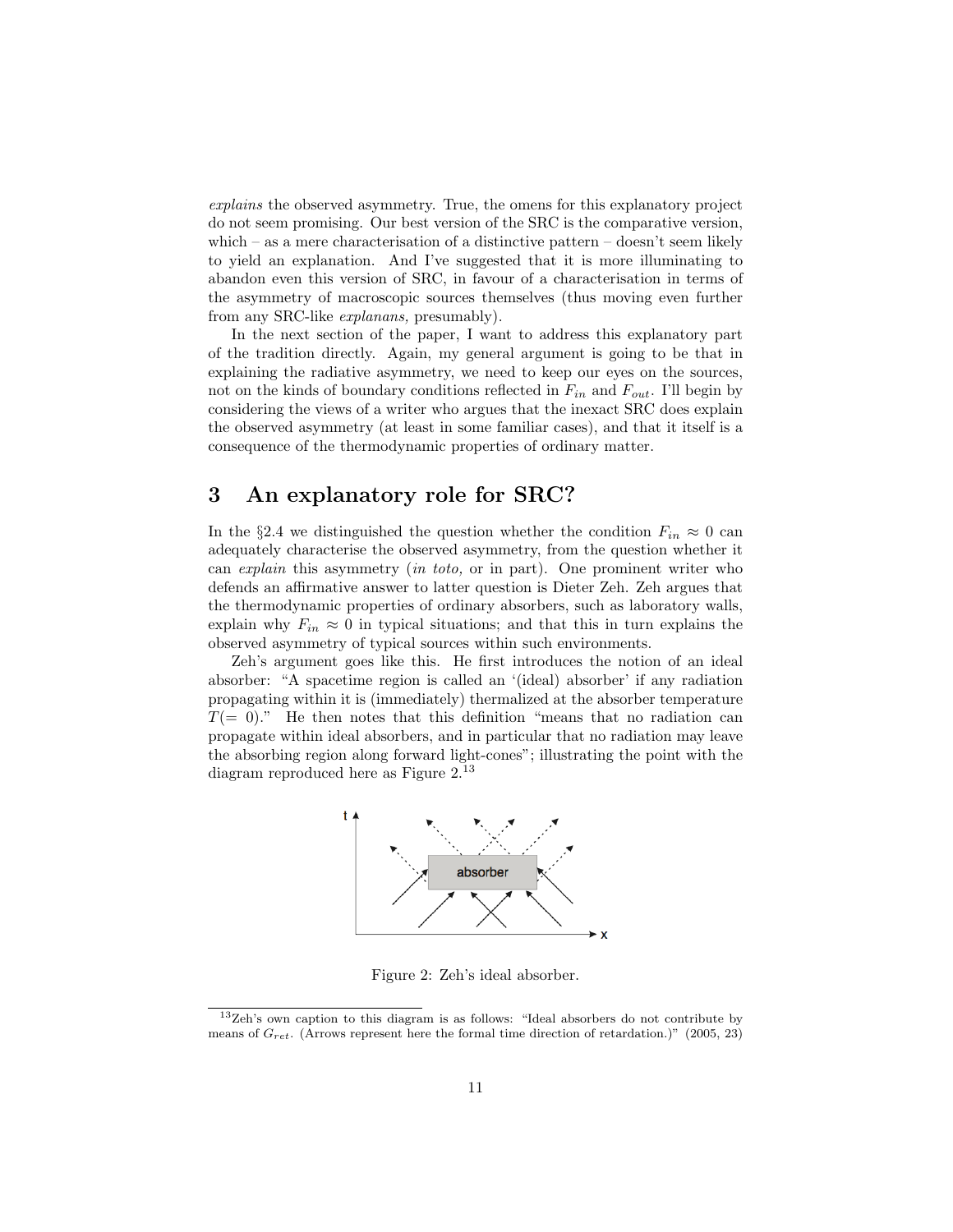Zeh then argues as follows:

Such a boundary condition simplifies the initial value problem considerably. If the space-like part . . . of the boundary required for the retarded form of the boundary value problem ... consists entirely of ideally absorbing walls (as is usually an excellent approximation in a laboratory), the condition  $[F_{in} = 0]$  applies shortly after the initial time  $t_1$  that is used to define incoming fields. So one finds precisely the retarded fields of sources present in the laboratory. On the other hand, absorbers on the boundary would not affect contributions to the Kirchhoff problem by means of  $G_{adv}$ ; in the nontrivial case one has  $[F_{out} \neq 0]$ . Therefore, in this laboratory situation the radiation arrow is a simple consequence from the thermodynamical arrow characterizing absorbers. (2005, 23)

In my view, the weak point in this argument is the assumption that laboratory walls are 'an excellent approximation' to ideal absorbers, in Zeh's sense. Given this assumption, the argument certainly seems unassailable. However, it seems to me that the assumption effectively begs the question, albeit in a rather subtle way. I want to argue that we have no right to assume that ordinary matter acts as an ideal absorber, in this sense, unless we've already assumed the radiation arrow.<sup>14</sup>

The point turns on a deep issue concerning the explanatory priority between what we might call the sources and the absorbers of low entropy, or concentrated energy (using the term 'source' and 'absorber' in a more general sense than in the radiation case). I will approach the point I want to make by means of an example which will also be useful later in the paper – initially, it is an example concerned only with particles, and not with radiation.

#### 3.1 Dampers and anti-dampers

Imagine a hollow cylinder with elastic walls, containing a dilute gas of classical Newtonian particles. Suppose that one end of the cylinder is permeable to fast particles, though reflective to slow particles. Call this apparatus a tub.

Imagine that a fast particle from the outside arrives at the permeable wall of such a tub, and duly passes through the wall, into the interior. We know what is likely to happen. Provided that the gas is not too dilute (in which case a typical incoming particle simply bounces around until it leaves again), the incoming particle is likely to collide with particles of the gas, each of which will then collide with others, until the excess kinetic energy of the intruder becomes distributed, on average, among all the original occupants (producing a slight increase in the temperature of the gas).<sup>15</sup>

 $14\,\text{My}$  criticism of Zeh's argument is similar in spirit to that of Frisch (2000), although I'll be developing it by a different route.

<sup>&</sup>lt;sup>15</sup>It is *possible* that this does not happen – possible that the incoming particle acquires more energy, being speeded up by collisions with the molecules of the gas. But we know that in practice, this would rarely be the case. Damping is the normal frictional behaviour. (Indeed, systematic anti-damping would generate runaway solutions, in which the particle rapidly acquired most of the available energy.)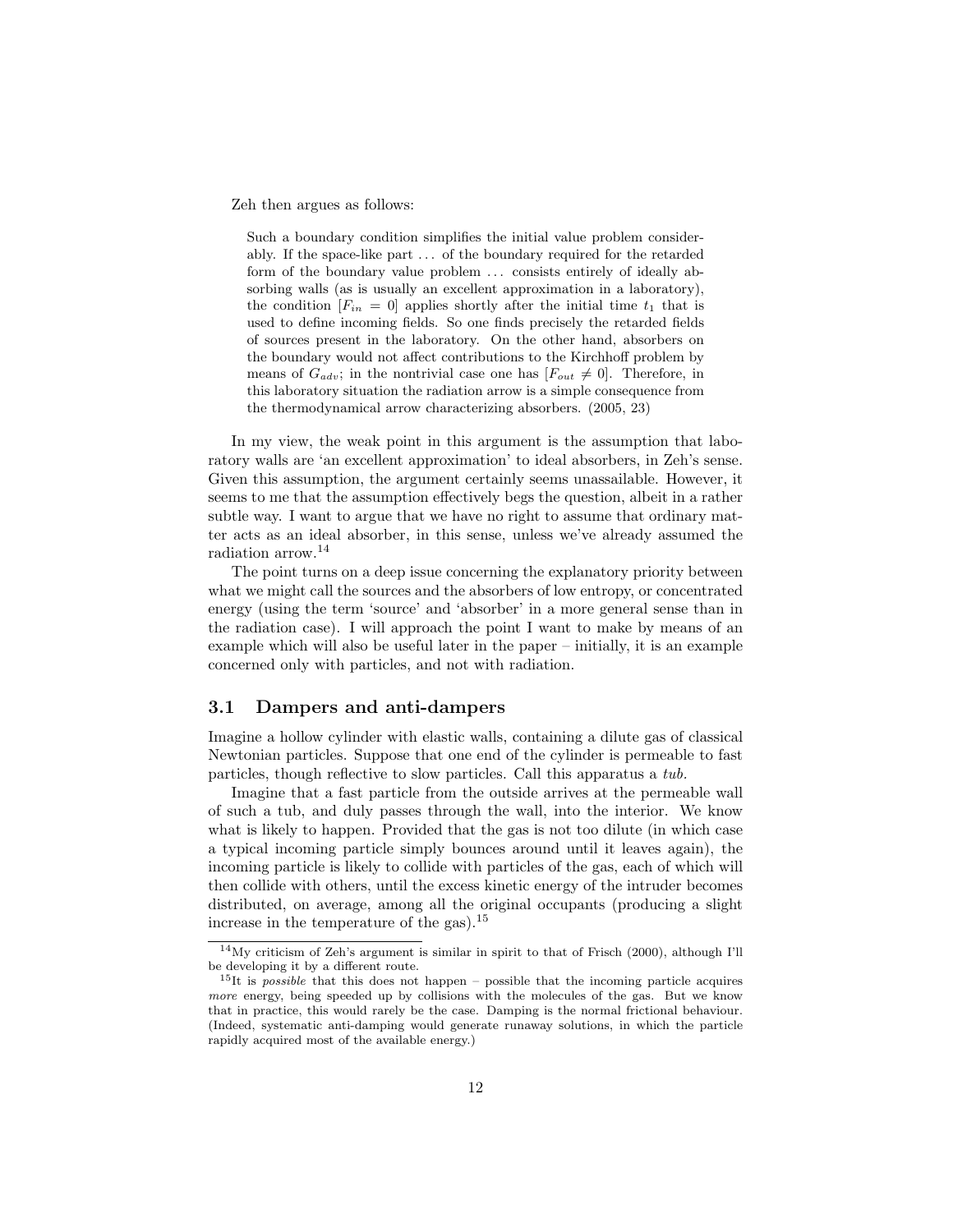Call the intrusion a *pop*, and the subsequent dissipation a *squelch*. And call the entire combination – tub, pop and squelch – a *damper*. Figure 3 shows a tub behaving as a damper. (The double-headed arrow represents the incoming fast particle, and the single-headed arrows the slow particles with which it collides.)



Figure 3: A damper.

What would a time-reversed damper look like? It would be a case in which collisions boost the momentum of a particle sufficiently for it to escape through the permeable end-wall of the tub in question. Let's call the series of collisions involved in this process an anti-squelch, and the escape of the fast particle an anti-pop. The entire process thus comprises an anti-damper – see Figure 4.



Figure 4: An anti-damper.

Provided that the relevant laws are time-symmetric, a physics which allows dampers also allows anti-dampers. However, it may seem that anti-dampers are likely to be much rarer than dampers, for reasons which mirror those given by Popper, in a famous note in Nature (Popper 1956), to explain why we don't see incoming water waves, expelling stones. Apparently, such a process requires an incredibly unlikely coordination between the initial motions of the many particles which need to cooperate to produce the incoming ripple, or the antisquelch.

Let's think about this argument a little more closely, however. Imagine setting up a damper and an anti-damper end-to-end, as in Figure 5. Accidental anti-squelches are unlikely, as we've just noted, but they will occur occasionally, given enough time (and provided the parameters of the experiment are not set so as to exclude them – provided anti-pops don't require more than the total energy of the entire system, for example). When such an accidental anti-squelch occurs, it produces an outgoing pop, or anti-pop. This then becomes an ingoing pop in the adjoining tub, where it produces a squelch.

Moreover, if there's no other source of incoming fast particles, then all squelches on the right are produced by anti-squelches on the left – from which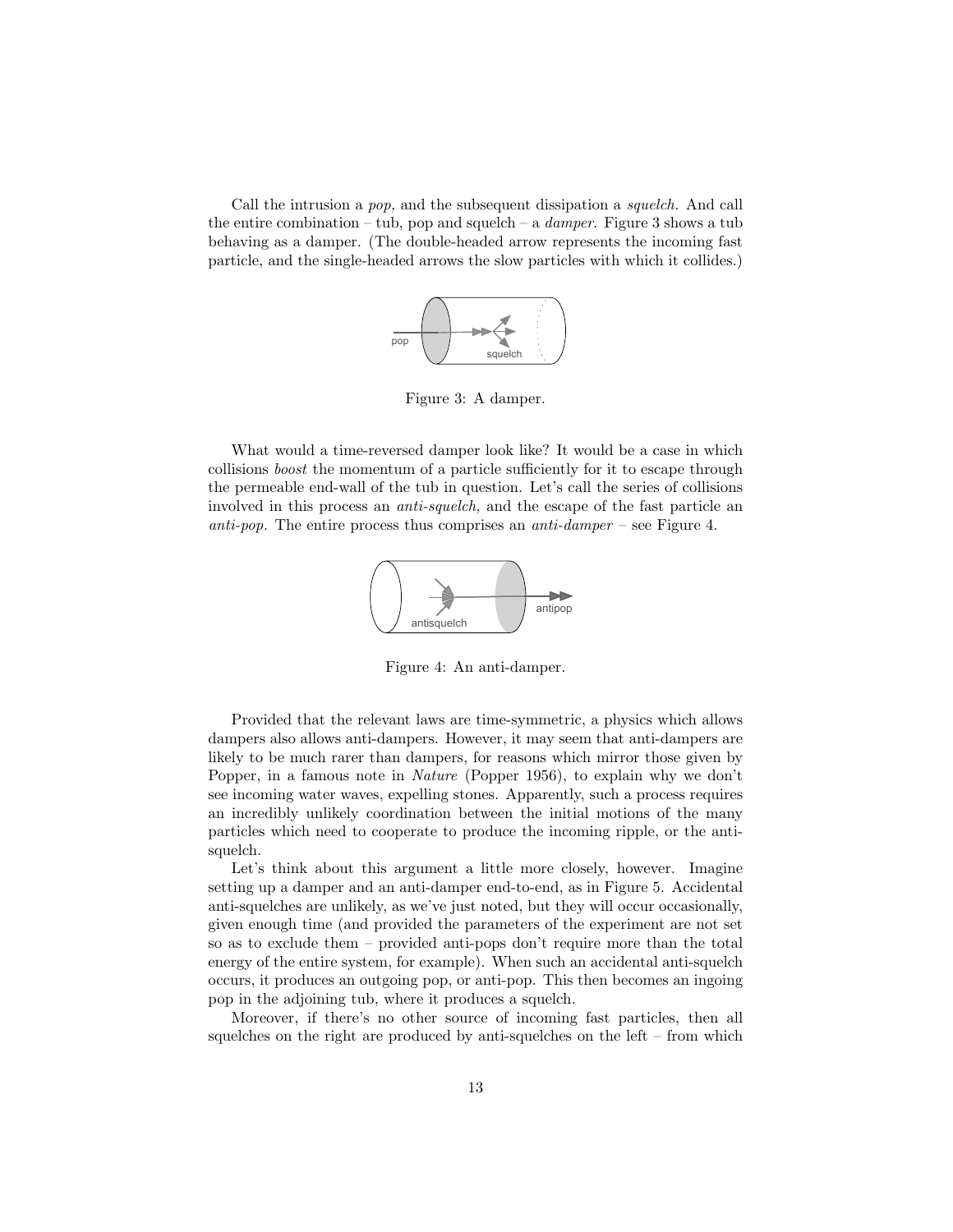it follows, trivially, that squelches will be no more common than anti-squelches. (Of course, the same process can occur in the opposite direction. A random anti-squelch on the right can produce a squelch on the left. But again, no more squelches than anti-squelches.) In this case, then, neither tub displays



Figure 5: Using an anti-damper to produce a damper.

a temporal bias, in the sense that it damps more than it anti-damps, or vice versa.

Yet it seems obvious that there are a lot more dampers than anti-dampers in the real world.<sup>16</sup> Note that it is not true to say that there are no anti-dampers at all. With suitable adjustments to the number of particles and the definition of a fast particle, anti-dampers can be made likely enough to occur on ordinary laboratory time-scales. Suitably constructed anti-dampers could be set to work in Las Vegas, for example. If you're lucky enough to witness an anti-pop, you win the jackpot. It would be easy to set the parameters so that there was say one winner a week, on average. But a casino which paid out on dampers as well as anti-dampers would soon go broke. Dampers are far more common than anti-dampers, in the world as we know it. Why?

Apparently, because there are many other sources of the incoming fast particles needed by dampers, other than neighbouring anti-dampers. If dampers paid jackpots, canny gamblers would break the bank by exposing such tubs to the sun, or firing revolvers at them  $-$  in general, by introducing a *source* of fast particles. And this points us in the direction of an explanation of the asymmetry we find in the actual world between dampers and anti-dampers. Anti-dampers occur only by chance, apparently, but dampers are common for another reason: because there are lots of (appropriately located) high temperature sources.

Why are there so many high temperature sources? Apparently, because we live in a universe in which entropy was very low at some point in the past, though not so far in the past that our region has reached thermal equilibrium. At present, then, there are still lots of high-temperature concentrations of energy, such as stars, and these in turn are responsible for lots of dampers, and many analogous processes in which these concentrations of energy gradually dissipate.

If this is the right diagnosis of the observed imbalance of dampers over antidampers, then it should follow that if we were to eliminate the asymmetry of hot sources, we would eliminate the imbalance between dampers and anti-dampers. Is this true? Well, there are two ways we might eliminate the asymmetry of

 $^{16}$ Or, to be more exact, more damper-like events than anti-damper-like events, under obvious generalisations of the definitions.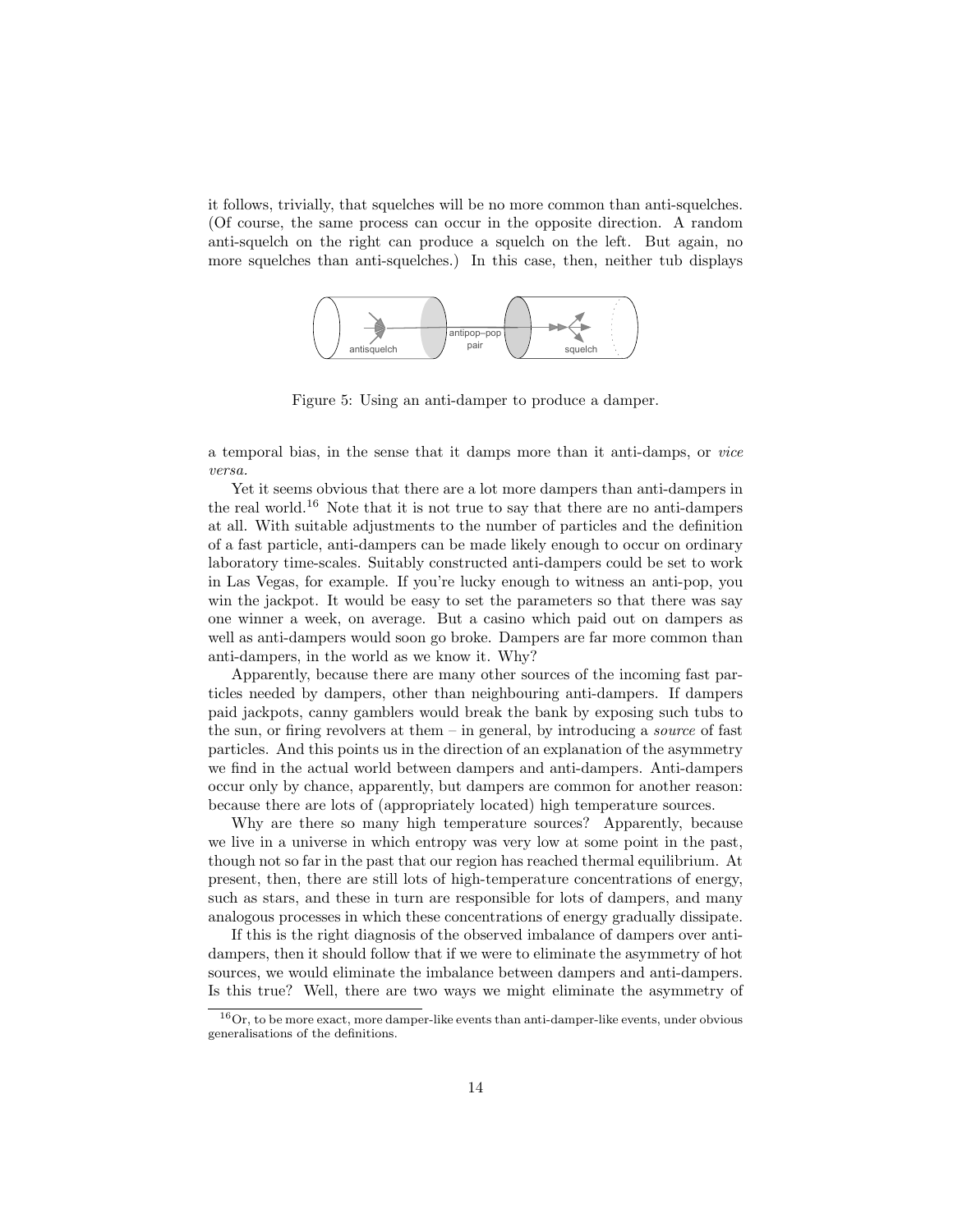hot sources. The first would be to eliminate the hot sources themselves. In effect, this takes us back to the case in which fast particles are generated only by anti-dampers, and we know that in that case, there is no imbalance. We expect exactly as many anti-dampers as dampers.

The second way to eliminate the asymmetry of hot sources is perhaps less obvious. It is to introduce the same kind of low entropy condition in the future that is responsible for the hot sources in the past. If the low entropy past condition guarantees the (later) existence of stars, then, by symmetry, the timereversed condition guarantees the (earlier) existence of what we can call antistars; objects that behave just like stars, only in reverse. In particular, they are 'anti-sources', or sinks, of fast particles. Put one next to the permeable wall of one of our devices, and it guarantees what in the ordinary time sense look like outgoing fast particles, from the tub to the anti-star. In other words, it makes the device an anti-damper.

Thus I want to say that if we take our chamber of gas, and place it next to an anti-star, it will behave anti-thermodynamically. It will become a net anti-damper, in other words, producing many outgoing fast particles. This is guaranteed by the presence of the anti-star, in just the same way that incoming fast particles (and hence net damping) are guaranteed by the presence of the normal star.<sup>17</sup> To accept the reasoning in one case but not the other would be to introduce a temporal double standard.

Someone might concede that anti-thermodynamic sinks would eliminate the imbalance between dampers and anti-dampers, by increasing the number of anti-dampers; but object that the implied modus ponens should be a modus tollens. In other words, it might be objected that the huge improbability of antidampers provides an excellent reason for discounting the possibility of anti-stars and similar anti-thermodynamic objects – and hence, eventually, for discounting the possibility of a future low entropy boundary condition.

But again, this objection skates close to a double standard fallacy. If it is based simply on statistical considerations (I'll mention another possibility below), then so long as the combinatorially-grounded statistics in question are not already time-asymmetric, anti-dampers are not intrinsically more unlikely than dampers. Yet we know that the argument doesn't exclude dampers – unlikely as they seem, by these combinatorial lights, the world nevertheless contains lots of them. So without any prior reasoning for thinking that the argument is better in one direction of time than the other, we aren't entitled to assume that the analogous reasoning is conclusive in the case of anti-dampers.

Popper himself is guilty of a similar fallacy in the note mentioned above, in my view. Recast in the present context, the Popperian claim is that antidampers are non-existent, or at least very rare, because they require unlikely patterns or correlations, involving many particles. However, while it is true that anti-dampers require such correlations, so, too, do dampers – and yet they do

<sup>&</sup>lt;sup>17</sup>For these purposes, in fact, we can assume that 'star' just means 'system whose presence guarantees *outgoing* fast particles (in our time sense), at a rate above thermodynamic fluctuation. 'Anti-star' means the same, but with incoming fast particles. Nothing (yet) turns on the radiative properties of either kind of object.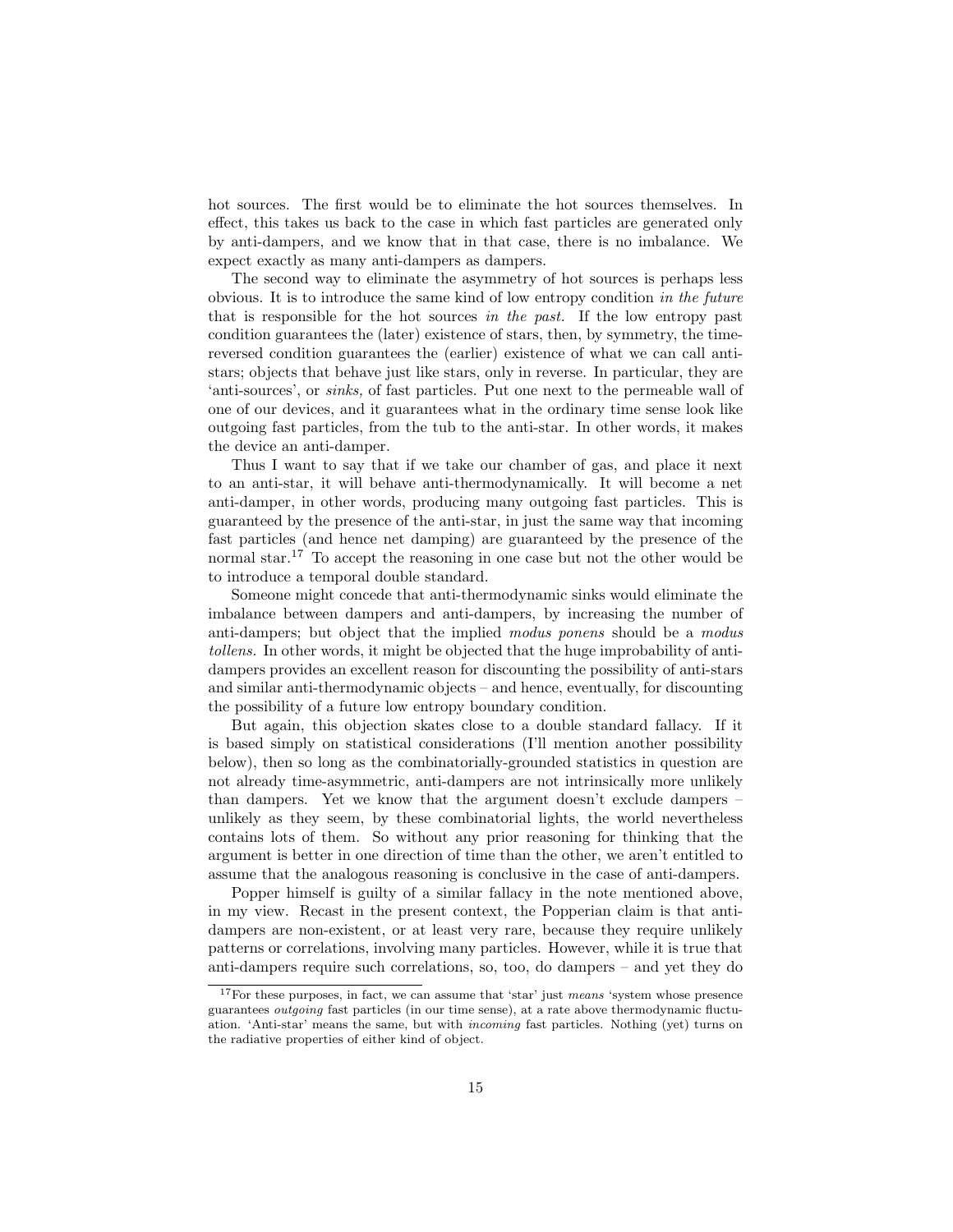occur! So it can't be simply the unlikeliness of the correlations that explains the rarity of anti-dampers. It must, also, be the fact that this improbability isn't overridden by a low entropy boundary condition, of the kind that produces dampers *(despite their apparent improbability)*. Thus, *pace Popper*, the asymmetry gets traced to the same boundary condition that seems responsible for the thermodynamic asymmetry.<sup>18</sup>

At any rate, this is how it seems to work for particles. I'll say more in a moment on the application of these ideas to radiation. Before that, I want to draw attention to a tradition that provides an implicit challenge to timesymmetric statistical reasoning of the kind here invoked. It rests on the idea that there might be a non-statistical reason – a reason based on what we know about the behaviour of the material of which dampers are made  $-$  for excluding the possibility of anti-dampers, and hence of such things as anti-stars.

# 3.2 Absorber-priority versus source-priority

According to the diagnosis just proposed, the thermodynamic orientation of our tubs of gas depends on the environment in which they are placed. In an environment containing what from our temporal point of view we describe as thermodynamic sources – *sources* of fast particles – tubs behave thermodynamically (i.e., as dampers). In an environment containing what from our temporal point of view we would describe as anti-thermodynamic sources – sinks of fast particles – the same tubs behave anti-thermodynamically (i.e., as anti-dampers). Let's call this the *source-priority* view.

By contrast, consider the suggestion that because the ordinary gas in a chamber has the property of 'behaving thermodynamically' – i.e., being a net damper – its presence *excludes* the possibility of anti-stars (at least in its immediate environment). It seems to be a common view that ordinary absorbers do have such a bias. In discussion reproduced in (Gold 1967, 17), for example, 'Mr X' (widely supposed to be Richard Feynman) refers to 'the assumption that matter is thermodynamically "one-sided", in the ordinary sense that it damps when you try to shake it.' On this view – the *absorber-priority* view, as we may call it – the presence of the absorber has different implications for stars and anti-stars. It allows stars, but excludes anti-stars. Since the difference between the two cases is nothing but temporal direction, this can only be the case if the absorber is thought of as having some sort of intrinsic temporal bias.

In my view, there is no reason to suppose that matter is 'one-sided' in

<sup>18</sup>What Popper actually says is incoming ripples would require coordination from a common centre. The premise seems to be that without such coordination, the correlation would be wildly improbable. If so, then this is the double standard at work. (Cf. Dieter Zeh on this point: 'The popular argument that advanced fields are not found in nature because they would require improbable initial correlations is known from statistical mechanics, but absolutely insufficient .... The observed retarded phenomena are precisely as improbable among all possible ones, since they describe equally improbable final correlations.') Another way to make the point would be to agree that there has to be coordination from a common centre, but to note that we commit a double standard fallacy if we assume that that coordination has to lie in the past, and not in the future.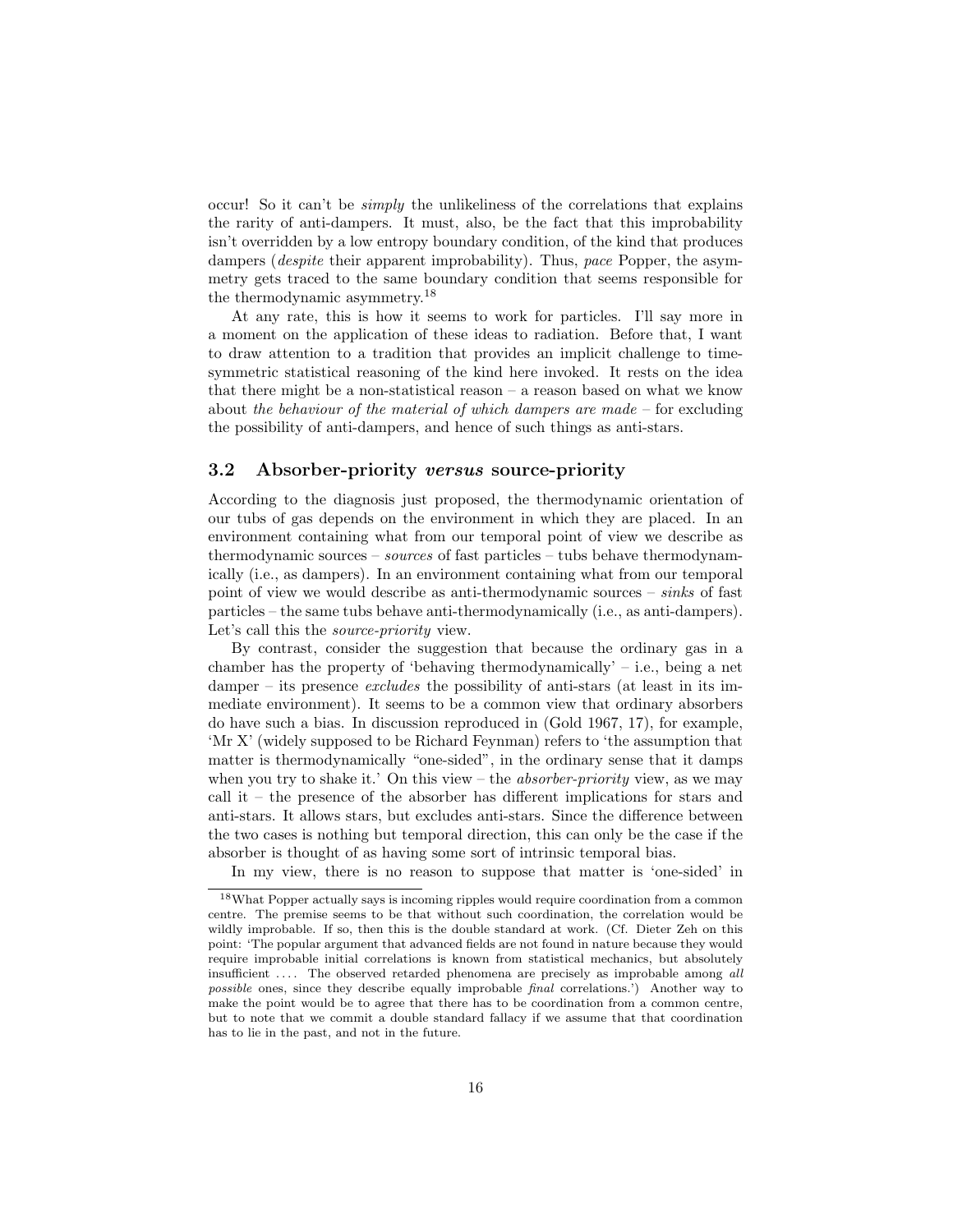this way. It certainly doesn't follow from the observed bias – the familiarity of damping but not anti-damping – that the asymmetry lies in the absorber. Why not? Because in all the observed cases, there is also an asymmetry in the sources. Each observed piece of shaken matter is being shaken by some low-entropy system – some concentration of usable energy, that does work and gives up some of its usable energy in the process. (And each known case of this kind has the same time sense, of course – as I've described it, the usual timesense of our experience.) So the asymmetry of sources is available to explain the asymmetry of absorbers; and nothing we know of in the internal dynamics of absorbers gives us any reason to locate the asymmetry there.

The choice between absorber-priority and source-priority mirrors the choice between two very different approaches to explaining the thermodynamic asymmetry in general. Some approaches to the thermodynamic asymmetry seek a dynamical factor that causes or 'forces' entropy to increase. Because this factor needs to be time-asymmetric, and yet couldn't produce the entropy gradient we observe unless entropy also starts at a low value, such approaches are committed implicitly to the view that it takes two distinct temporal asymmetries, to explain the observed thermodynamic asymmetry.

This two-asymmetry view isn't the only approach to the thermodynamic asymmetry on offer, however. The alternative was first proposed by Boltzmann in the 1870s, in response to Loschmidt's reversibility objections. To illustrate Boltzmann's approach, think of a large collection of gas molecules, isolated in a box with elastic walls. If the motion of the molecules is governed by deterministic laws, a specification of the microstate of the system at any one time uniquely determines its entire trajectory. The key to Boltzmann's approach is that in the overwhelming majority of possible trajectories, the system spends the overwhelming majority of the time in a high entropy macrostate—among other things, a state in which the gas is dispersed throughout the container. (Part of Boltzmann's achievement was to find a measure on the space of possibilities whose predictions do accord with what we see.<sup>19</sup>)

Importantly, there is no temporal bias in this set of possible trajectories. Each possible trajectory is matched by its time-reversed twin, just as Loschmidt had pointed out, and the Boltzmann measure respects this symmetry. Asymmetry arises only when we apply a low entropy condition at one end. For example, suppose we stipulate that the gas is confined to some small region at the initial time  $t_0$ . Restricted to the remaining trajectories, the Boltzmann measure now provides a measure of the likelihood of the various possibilities consistent with this boundary condition. Almost all trajectories in this remaining set will be such that the gas disperses after  $t_0$ . The observed behaviour is thus predicted by the time-symmetric measure, once we conditionalise on the low entropy condition at  $t_0$ .

On this view, then, there's no time-asymmetric factor which causes entropy to increase in one direction. This is simply the most likely thing to happen, given the combination of the time-symmetric Boltzmann probabilities and the

<sup>19</sup>At least in one temporal direction – more on this in a moment.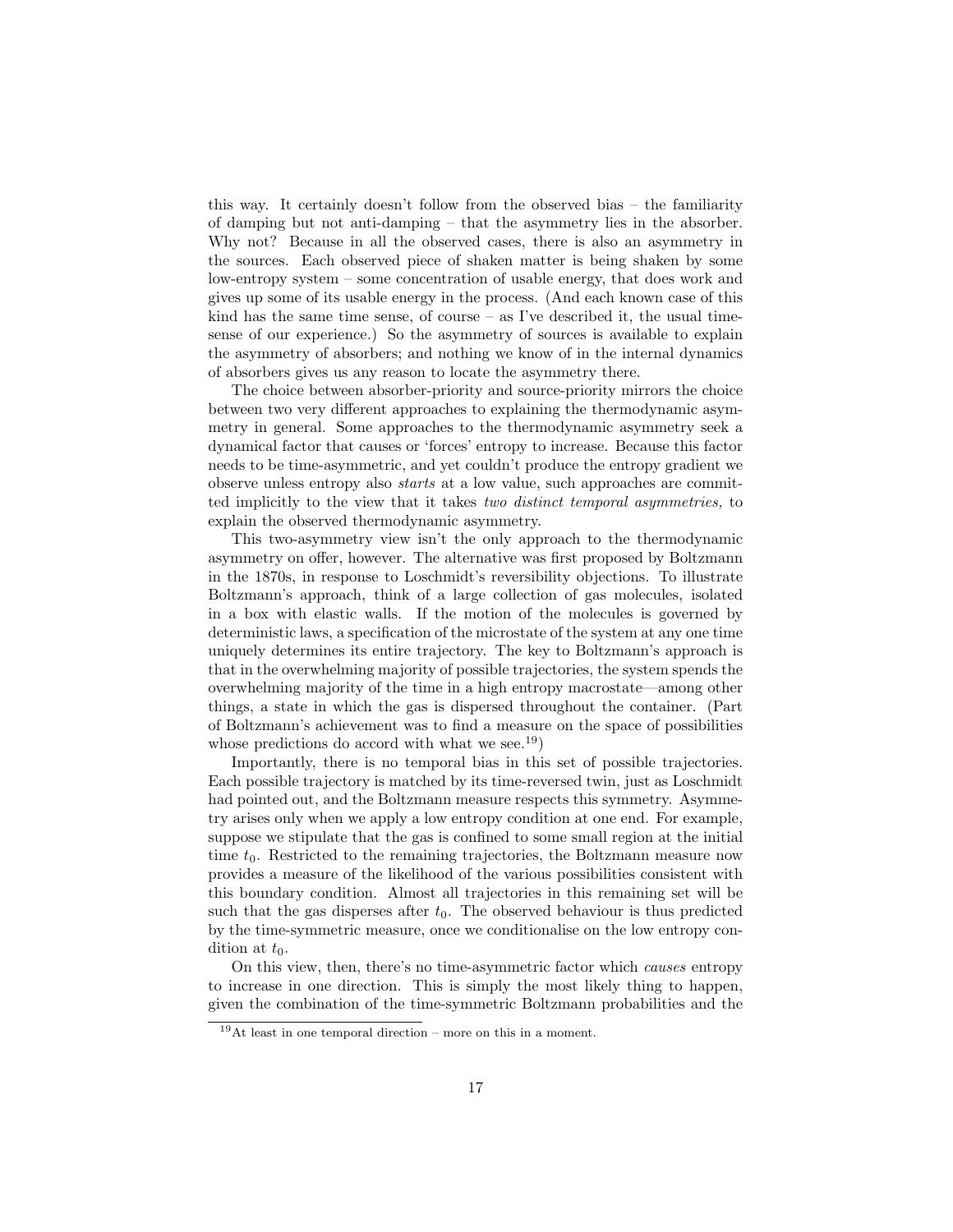single low entropy restriction in the past. This 'boundary condition' is timeasymmetric, so far as we know, but it is the only time-asymmetry in play, according to Boltzmann's approach. There's no need for a second asymmetry in the dynamics – a major advantage, it seems.

Similarly in the present case, apparently. The source-priority view is a close analogue of Boltzmann's one-asymmetry approach – indeed, it could easily be formulated as a kind of restricted case, using the Boltzmann measure itself. Whereas the absorber-priority view is committed implicitly to the existence of two time-asymmetries, in order to explain what we see: the claimed asymmetry in the dynamics of absorbers themselves, and then the asymmetric boundary condition, providing incoming fast particles.<sup>20</sup>

Thus if Boltzmann's statistical approach is correct in general, the sourcepriority view seems appropriate for the simple particle models we've been considering. And conversely, I think, the plausibility of the source-priority view in these simple cases provides support for the one-asymmetry approach in general. But the distinction between source-priority and absorber-priority is in a sense more important than the question as to which view is right. These two views provide very different accounts of the origins of many familiar 'thermodynamic' processes. If we don't recognise that they are distinct alternatives, we'll be unable to make sense of the resulting disagreements about the origins of time-asymmetric behaviour.

One more point about the particle case, before we return to radiation. Because Boltzmann's one-asymmetry approach traces the observed asymmetry of thermodynamics entirely to the low entropy initial condition, it doesn't provide a statistical argument against the existence of a similar final condition. On the contrary: within the abstract framework of Boltzmann's approach, the issue as to whether there is such a future low entropy boundary condition is effectively the same as the question whether the time-symmetric Boltzmann measure is reliable towards the future, in the way in which it turns out not to be reliable towards the past – so we certainly can't appeal to the Boltzmann measure itself to settle the issue! The question of the future boundary is therefore empirical, and currently open, apparently (more on this below). We may have no current evidence for it, but we can't appeal to the Boltzmann measure to exclude it.

## 3.3 Small buoys in a tub: the radiation case

Suppose that we accept the source-priority view for frictional damping of particle motion. Do the same considerations apply to the case of radiation? I want to argue that they should, and that this is why we should object to Zeh's view, which is an absorber-priority view. However, I also want to call attention to an apparent lacuna in the radiation case  $-$  a reason for thinking that the extension is more problematic than it seems at first sight. I close with some comments on the significance of this lacuna.

<sup>20</sup>Asymmetric dynamics might exclude the corresponding future boundary condition, but this is not the same as guaranteeing the past boundary condition – which therefore needs to be separately postulated.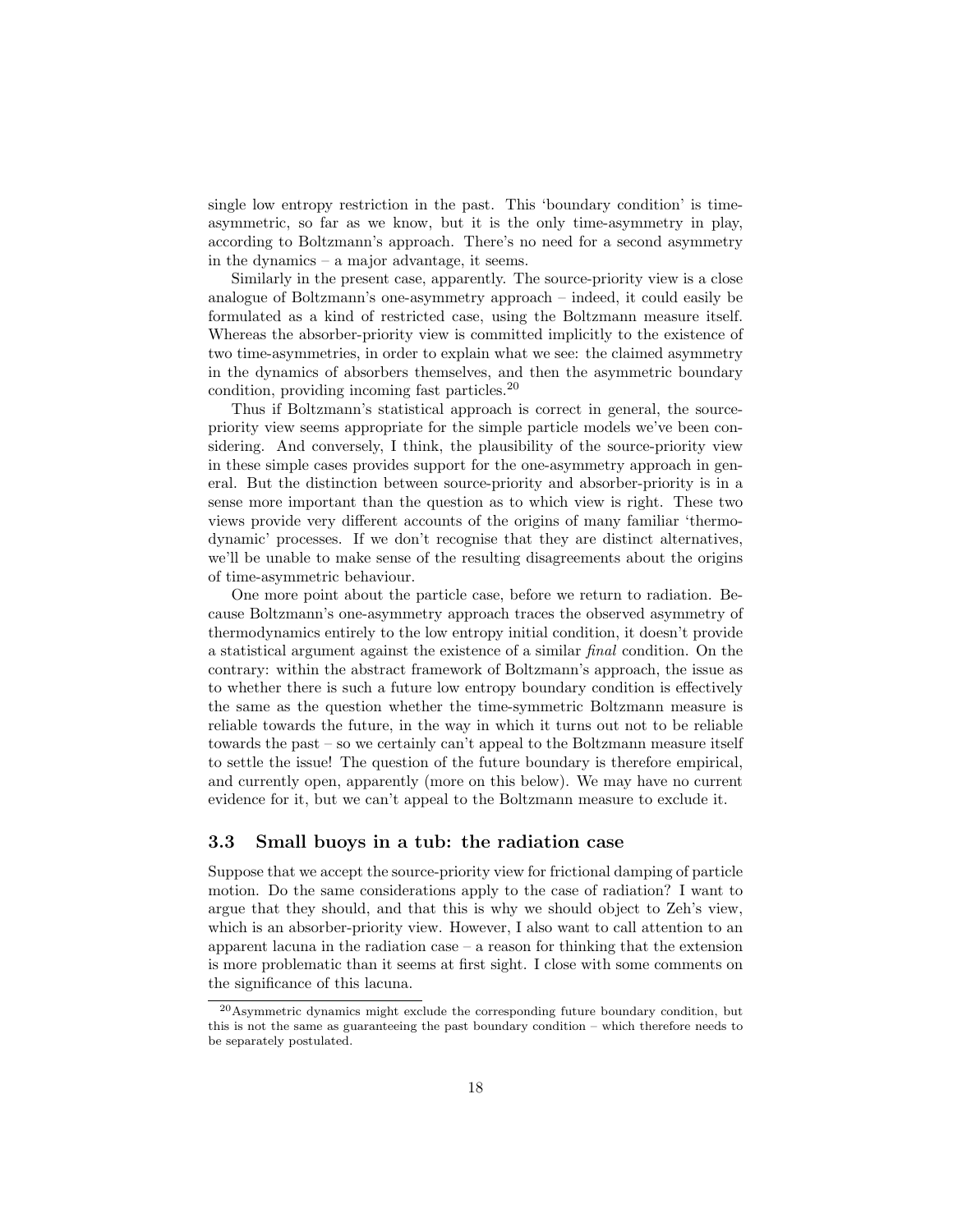First, let's imagine a radiation analogue of the two-tub damper–anti-damper apparatus. We could use the very same apparatus, actually, by considering the shock waves created in the gas in a tub by a sufficiently energetic incoming particle. But instead, let's consider something more familiar, based on the main example we've been using throughout the paper, that of waves in water.

Imagine two large pools or tubs of water, with reflecting edges. Suppose that floating in each tub are some small buoys. What happens if a new buoy is thrown into one of the tubs? Intuitively, we know what to expect. The impact creates an outgoing ripple, which disperses the kinetic energy brought in by the buoy. However, the opposite thing can happen, too. An incoming wave can give sufficient energy to one of the buoys to throw it out of the tub.

Suppose that the two tubs are separated by a potential barrier. Particularly energetic buoys can make it over this barrier, and hence from one tub to the other, thus providing a mechanism for exchange of energy between the two. If we consider the equilibrium case, in which this exchange of energy is on average the same in both directions, it seems reasonable to expect the same kind of symmetry as we found in the particle case. So the cases in which an incoming buoy arrives to create an outgoing wave will be matched by cases in which an incoming wave arrives to propel a buoy over the potential barrier.<sup>21</sup>

In the particle case, we used this equilibrium model to suggest an explanation of the observed asymmetry of damping over anti-damping. The proposal was that the asymmetry results from the fact that the symmetrically disposed absorbers are placed in an asymmetric environment, in which there are sources but not anti-sources of fast particles – stars but not anti-stars, for example. It is attractive to apply the same strategy to the case of radiation: to suggest that the observed imbalance between outgoing and incoming radiation stems from the fact that the wave media with which we are familiar (such as water surfaces) are close to sources and not anti-sources of concentrated energy. Put a source of small buoys next to your tub, and you get outgoing ripples. Place an anti-source next to it – i.e., impose a boundary condition requiring outgoing buoys – and you get incoming ripples.

As in the particle case, it is difficult to reject this conclusion without rejecting the symmetric description of the equilibrium case. For the latter is associated with a measure from which the two asymmetric cases simply result by conditionalisation. Or at any rate that's how it is supposed to work, and in the particle case, I think we know pretty much how to make it work. The relevant measure is the Boltzmann measure, and the device of deriving the observed asymmetry by conditionalising this symmetric measure on an asymmetric low entropy past boundary condition is the essence of the statistical approach to the explanation of the thermodynamic asymmetry.

So to make it work properly in the radiation case, we need an analogue of

<sup>21</sup>As in the particle case, this is not the only possible behaviour. In particular, just as it is possible for an incoming fast particle to be accelerated rather than damped by subsequent collisions, so it is possible for an incoming buoy to receive extra energy from an incoming wave. As in the particle case, however, there would be a risk of instability if this were the norm.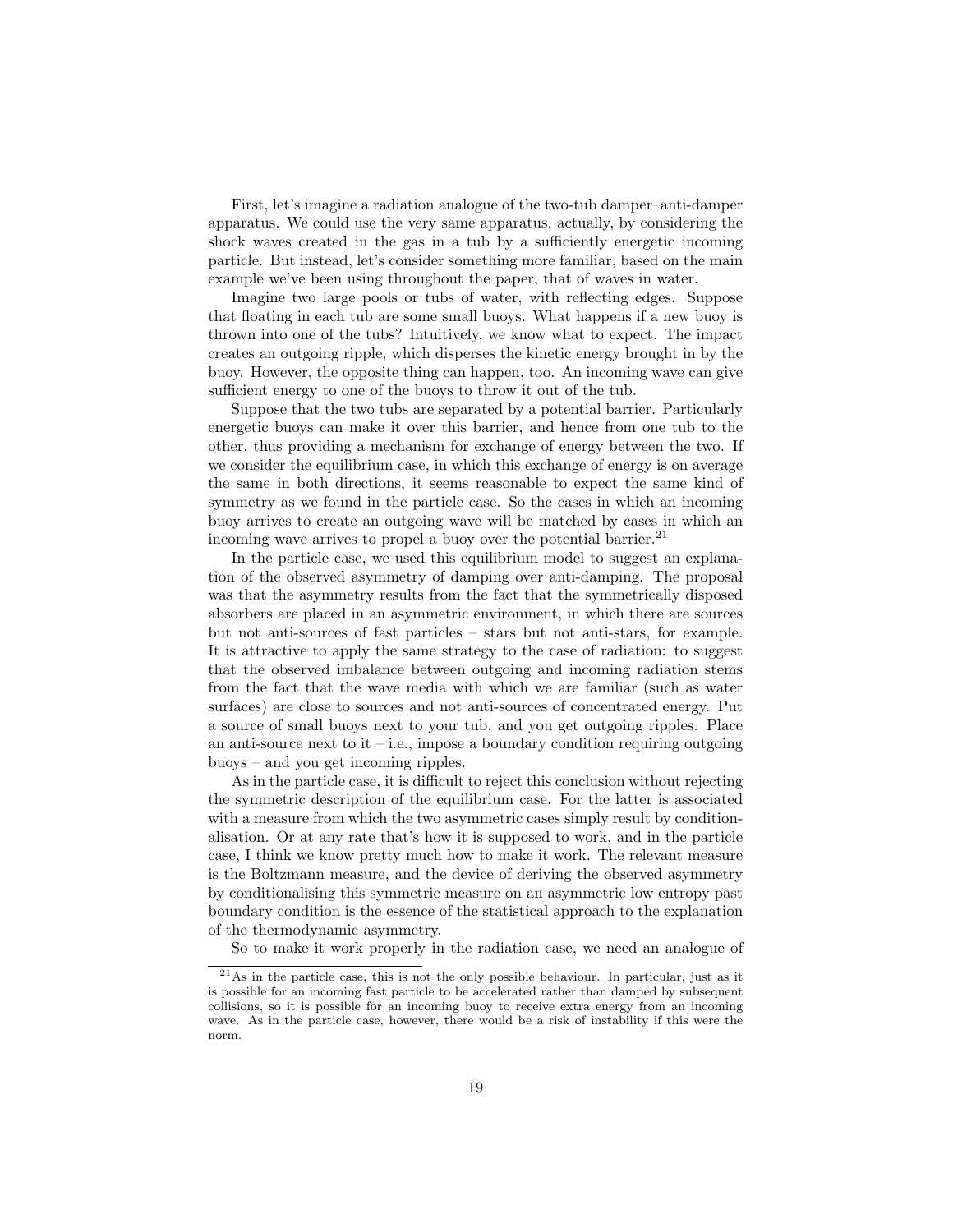the Boltzmann measure . . . and this is where we run into a problem, of course. The problem is well-known, at least in the EM case, where it is the source of the famous 'UV catastrophe'. Boltzmann's recipe for the distribution of energy over the frequencies simply doesn't work for radiation – indeed, it leads to the absurd result that the total energy of any sample of radiation is infinite.

This is the lacuna I referred to above. There are two possible views of its significance. One is that we need to add some asymmetry to account for the asymmetry of wave phenomena. The other is to acknowledge that classical wave theories are only an ideal approximation, inapplicable at the microscopic level, and to propose that the problem is an artifact of the idealisation, likely to go away when the idealisation is replaced by something more accurate.

The second view seems clearly right for the mechanical cases, such as water waves. The upshot is that there isn't a rigorous analogue of the particle case argument for source-priority, because that argument relied on the treatment of the equilibrium case. But this is not specifically a problem about asymmetry, but about the equilibrium case, from which we want to derive asymmetry by conditionalisation. So it is an aspect of a much broader problems about the application of statistical mechanical ideas to the treatment of the thermodynamic behaviour of radiating systems.

Still, in the real world, at least in the mechanical cases, the right attitude seems to be that since the wave treatment is only an idealisation, everything can in principle be grounded at the particle level. Thus the symmetry of radiation in the equilibrium case – in so far as the radiative description is applicable at all – will follow from the corresponding result at the particle level. Similarly, the case for source-priority will go through, just as before.

Is there any additional difficulty in the EM case? Here, too, we know that the source-priority view is right at the quantum level that underlies EM phenomena and even if we didn't know this, the lack of a rigorous argument for sourcepriority would not amount to an argument against source-priority. So in the EM case as in the mechanical cases, there seems no reason to think that there is any intrinsic time-asymmetry in the thermodynamic behaviour of absorbers, of the kind required by the absorber-priority view. While there is an interesting lacuna in the application of statistical ideas to the radiation case, it doesn't provide what Zeh needs: an argument for absorber-priority.

The issue of the limits of the radiation treatment raises some further issues, including another suggestion about the fundamental asymmetry of EM radiation, which Frisch attributes approvingly to Einstein. I'll return to these issues in §4. Before leaving Zeh's treatment of the radiative asymmetry, however, I want to consider his suggestion that we have empirical evidence for the Sommerfeld radiation condition, at least in the EM case.

## 3.4 What can we infer from the darkness of the night sky?

After arguing that in the "laboratory situation the radiation arrow is a simple consequence from the thermodynamical arrow characterizing absorbers", Zeh goes on to consider the cosmological case: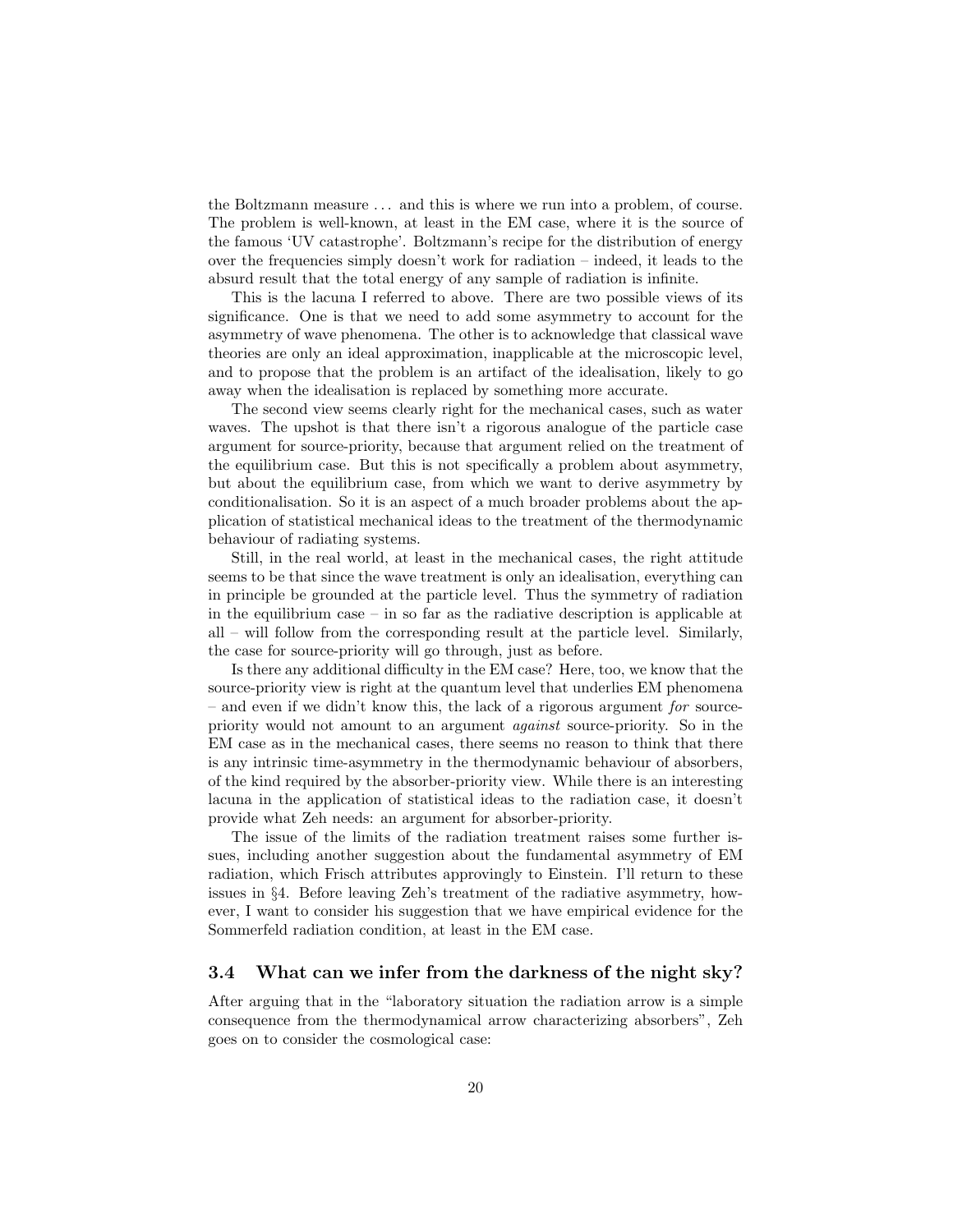Do similar arguments also apply to situations outside absorbing boundaries, in particular in astronomy? The night sky does in fact appear black, representing a condition  $[F_{in} \approx 0]$ , although the present universe is transparent to visible light. Can the darkness of the night sky then be understood in a realistic cosmological model? (Zeh 2005, 23).

This seems to be an argument that we have empirical grounds for ruling out the possibility that there might be significant amounts of advanced radiation, converging on astronomical sources in the future. If the argument is a good one, then even someone who disagrees with Zeh about whether  $F_{in} \approx 0$  can explain the absence of such sources, might agree that we can have present evidence that there are no such sources. To put it another way, it might be agreed that the observation provides grounds for thinking that the observed asymmetry will persist in the future, however the asymmetry itself is to be explained.

But is the argument a good one? It seems to me that it is vulnerable to an objection I have raised elsewhere to a proposal by Gell-Mann and Hartle, about the empirical consequences of assuming that the universe produces stars and galaxies at both ends, in the way first proposed by Thomas Gold (1962). Gell-Mann and Hartle argue as follows:

Consider the radiation emitted from a particular star in the present epoch. If the universe is transparent, it is likely to reach the final epoch without being absorbed or scattered. There it may either be absorbed in the stars or proceed past them toward the final singularity. If a significant fraction of the radiation proceeds past, then by time-symmetry we should expect a corresponding amount of radiation to have been emitted from the big bang. Observation of the brightness of the night sky could therefore constrain the possibility of a final boundary condition time-symmetrically related to the initial one. (1994, 326–327)

In other words, Gell-Mann and Hartle's argument is that the symmetric 'Gold universe' implies that there should be more radiation observable in the night sky than we actually see. As well as the radiation produced by the stars of our own epoch, there should be radiation which – in the reverse time sense – is left over from the stars of the reverse epoch, at the far end of the universe. As Davies and Twamley (1993) put it, "by symmetry this intense starlight background should also be present at our epoch . . . , a difficulty reminiscent of Olbers' paradox."

As I argued in (Price 1995) and (Price 1996, Ch. 4), however, it is very unclear that if there were additional radiation of this kind, we could actually detect it. After all, the radiation concerned is neatly arranged to converge on its future sources, not on our eyes or instruments. For example, imagine that there is a reverse galaxy in the distant future (in our time sense) in direction  $+x$ . In its own time sense, it is emitting radiation toward a distant point in direction  $-x$  (see Figure 6).<sup>22</sup>

Suppose we stand at the origin and look towards  $-x$ . Can we see the light which in our time sense is traveling from  $-x$ , towards  $+x$ ? No, because if we

 $^{22}$ Reproduced from (Price 1996, 110).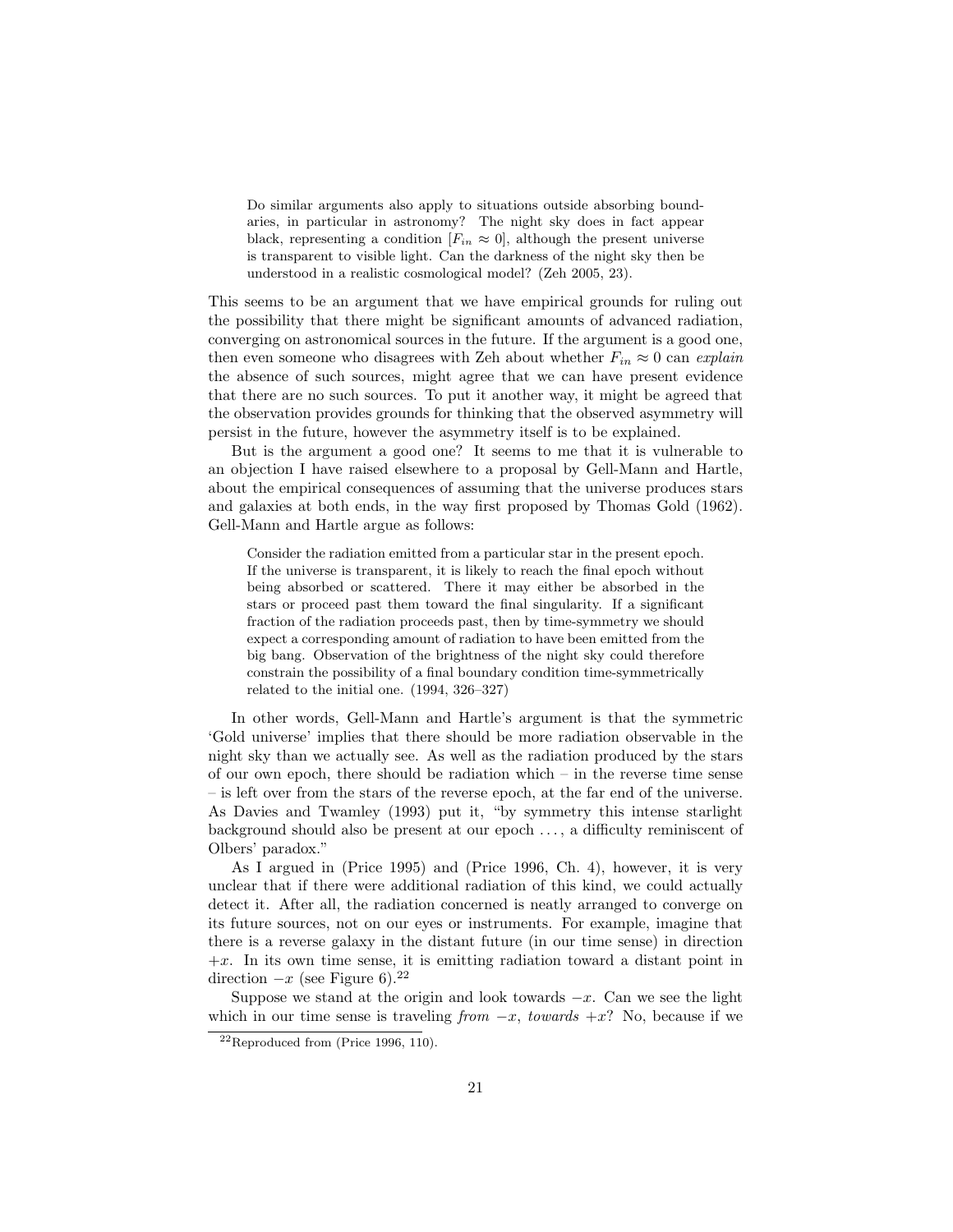

Figure 6: Could we observe radiation converging on future sources?

are standing at the origin (at the relevant time) then the light emitted from the reverse galaxy falls on us, and never reaches (what we think of as) the past sky. So when we look toward  $-x$ , looking for the radiation converging on the reverse galaxy at  $+x$ , then the relevant part of the radiation doesn't come from the sky in the direction  $-x$  at all; it comes from the surfaces at the origin which face  $+x$  – that is, from the backs of our own heads. So the advanced radiation associated with future sources is not necessarily detectable by normal means.

The issue of the observability of  $F_{in} \approx 0$  is a different issue from whether such an initial condition could *explain* the absence of macroscopic sources of converging radiation. Observability would not imply explanatory priority. But observability itself seems doubtful, for the reasons just given. Once again, this seems to be the analogue of a familiar point in the particle case. It is often noted that once a deterministic gas has reached equilibrium, its microstate (or, if necessary, the combined microstate of the gas plus its environment), contains a kind of unreadable record of its low entropy past: play the film backwards, after all, and we recover that original state. Obviously, the same applies in the other direction, too – which means that we can't tell by looking whether the entropy of a system will eventually decrease, because we can't exclude the possibility of 'hidden' microscopic order of this kind.<sup>23</sup>

<sup>23</sup>Indeed, just as in the radiation case, it would turn out that 'anti-thermodynamic' behaviour would defeat ordinary means of detecting the presence of future low-entropy boundary condition. If we put up a screen to detect the outgoing fast particles associated with the kind of anti-source of fast particles considered in the two-tub cases, for example, the particles will emerge from the back of the screen.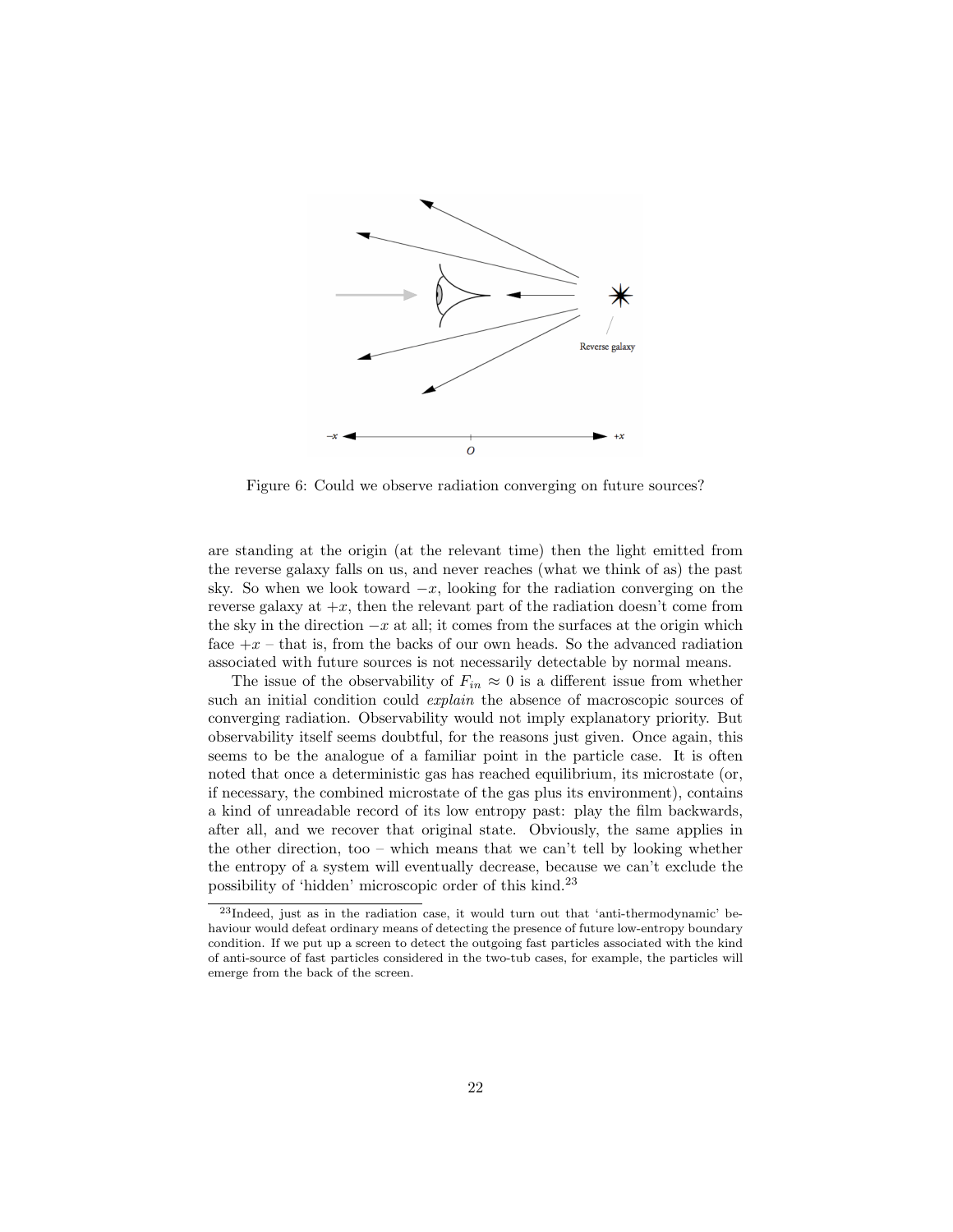# 4 The asymmetry of large sources

Let's assume that the two-tub argument works for radiation, as well as for particles; and that the moral of the argument is applicable in the phenomena we observe in the real world, and not merely to a few idealised examples. Then the lesson of the argument is that the observed asymmetry of radiation depends on an asymmetry in the environment in which wave media are embedded: the asymmetry is that the environment supplies large 'kicks' in one time-sense but not in the other. In our sense, it adds large amounts of energy to the media ('all in one go' – in a coherent way, in other words) much more frequently than it subtracts or removes large amounts of energy, in a similar coherent fashion.

This could only produce the observed asymmetry if there were some sense in which addition of energy was associated with outgoing or retarded waves, and subtraction with incoming or advanced waves. In the former case, this doesn't seem like a controversial assumption: as I put it at the beginning of the paper, when energy is added to a system of the kind we are discussing, it radiates away in the form of a concentric outgoing wave.

In earlier work, I have defended the view that the time-inverse assumption is also true, of the world as we find it: energy is removed from a system of the kind we are discussing, it radiates inwards to the point of absorption, in the form of a concentric advanced wave. The fact that we don't seem to observe these incoming ripples is a consequence of the fact that in most real situations, there are huge numbers incoming ripples, all superposed to form the patterns we actually see. In other words, the observed asymmetry is a consequence of the FLOMSI asymmetry noted earlier: a contrast between a few large outgoing waves, and many small incoming waves. That contrast, in turn, is explained by the thermodynamic nature of the environment, which supplies the large 'kicks' or additions of energy, but not large 'anti-kicks', or subtractions of energy. (And that contrast, in turn, is a product of the low entropy past – and the prevalence, still at our era, of large low-entropy sources.)

On this view, then, the observed asymmetry reflects no intrinsic or microscopic asymmetry in radiative processes, but merely an asymmetry in the 'clumping' or arrangement of emitters and absorbers of radiation: large coherent emitters, but no large coherent absorbers. It seems to me that the two-tub argument provides strong support for this view.

Two significant objections to this account have been raised in the literature, particularly by Zeh and Frisch. I'll consider Zeh's objection first, since it is at least partly answered by Frisch, before he presents his own objection.

# 4.1 The retarded shadows objection

Frisch himself notes the attractions of the kind of view I have proposed:

The strict identification of absorption processes with advanced waves and of emissions with retarded waves has some intuitive appeal. Given a specific temporal orientation, the retarded solution to the wave equation describes a disturbance that originates at the source at a time  $t_0$  and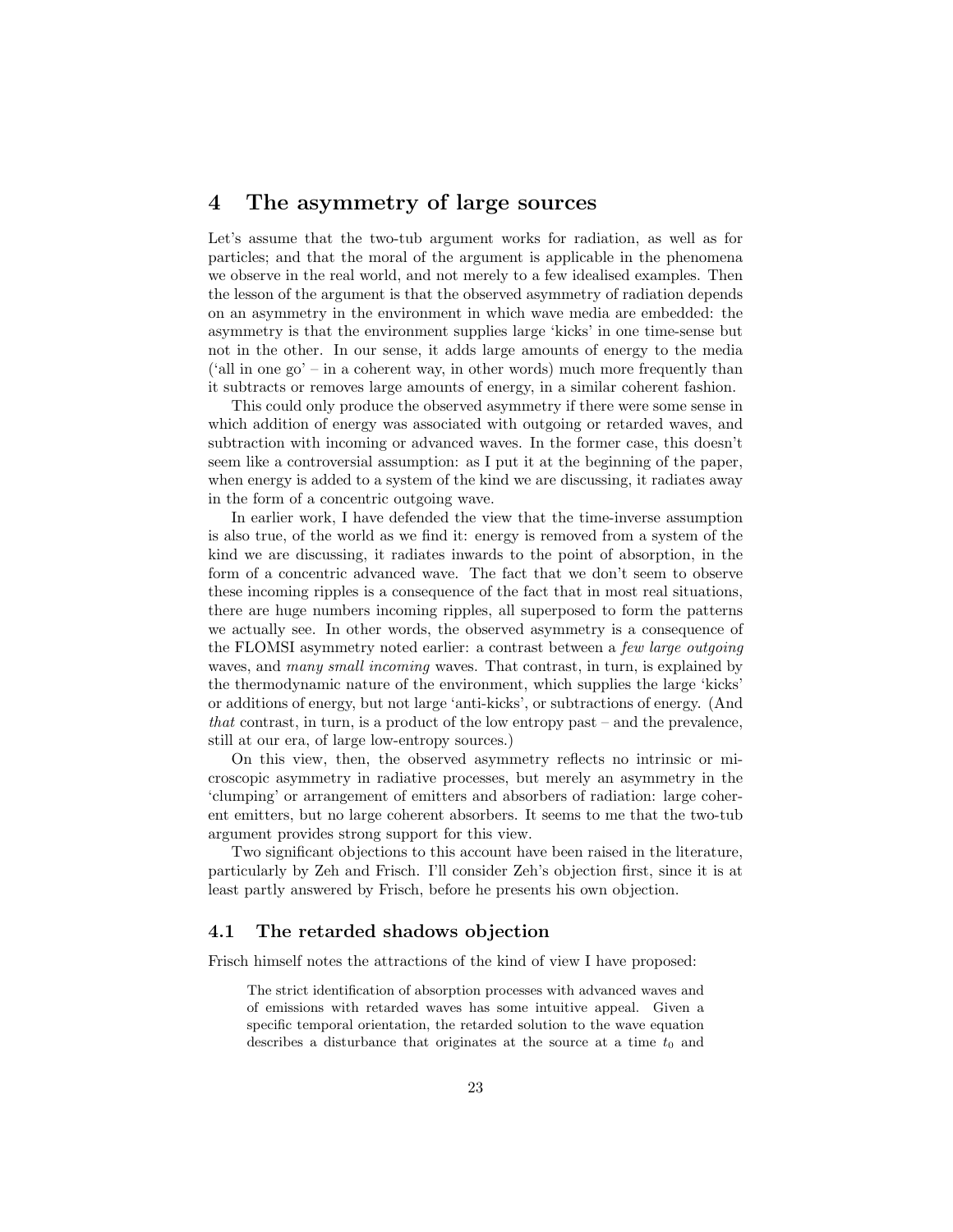travels outwards for times  $t > t_0$ , while the advanced solution describes a disturbance that converges into the source at times  $t < t_0$  and 'disappears' at the source at time  $t_0$ . Intuitively, the former solution seems to characterize an emission process and the latter solution an absorption process. (2000, 396)

"However," Frisch continues, "an absorber can be associated with a retarded field as well, as Zeh ... argues."

Zeh's most recent formulation of the objection in question is as follows:

Some authors take the view that retarded waves describe emission, advanced ones absorption. However, this claim ignores the fact that, for example, moving absorbers give rise to retarded shadows, that is, retarded waves which interfere destructively with incoming ones. In spite of the retardation, energy may thus flow from the electromagnetic field into an antenna. (Zeh, 2005, 16)

Frisch goes on to note that Zeh's point applies equally in reverse, but also that it may miss the point, as an objection to my view:

Similarly, the emission of energy can be associated with a purely advanced field. Of course one could have represented the absorption process in terms of advanced fields. The point here is that this representation is not the only one possible; both emission and absorption processes can be represented in terms of either retarded or advanced waves by including appropriate free fields.

However that may be, presumably it would be enough for Price's purposes to establish the weaker claim that if an absorber is centered on a coherent wave front, then it can be associated with an advanced field; and that claim is true. (2000, 396–397)

I would put the point slightly differently. The crucial requirement is the following symmetry between the case of emission and the case of absorption: that in whatever sense it is true that what we observe is that emissions are associated with outgoing concentric waves,  $24$  then in that same sense what we observe is that absorptions are associated with incoming concentric waves; except for any differences associated with the differences in the relative sizes and numerosity of typical emitters and absorbers. If this requirement is met then there is no observed asymmetry of radiation, other than of the number and size of sources – and that's my basic claim. (Someone who agrees that the requirement is met, but wants to claim that there is some further asymmetry of radiation, can't be talking about the observed asymmetry.) Nevertheless, I think that Frisch is right: in this respect, Zeh's point doesn't touch my main claim.<sup>25</sup>

It may seem that this reply misses the main point of Zeh's objection. After all, think of what happens when we walk in the open air on a sunny day. Our

<sup>&</sup>lt;sup>24</sup>Note that if there weren't some sense in which this were true, it couldn't be maintained that we observe any asymmetry between outgoing and incoming waves.

<sup>&</sup>lt;sup>25</sup>However, Frisch is also correct in pointing out that the crucial point can be established much more directly than I appreciated – it doesn't depend on a detour through a reinterpretation of the Wheeler-Feynman Absorber Theory.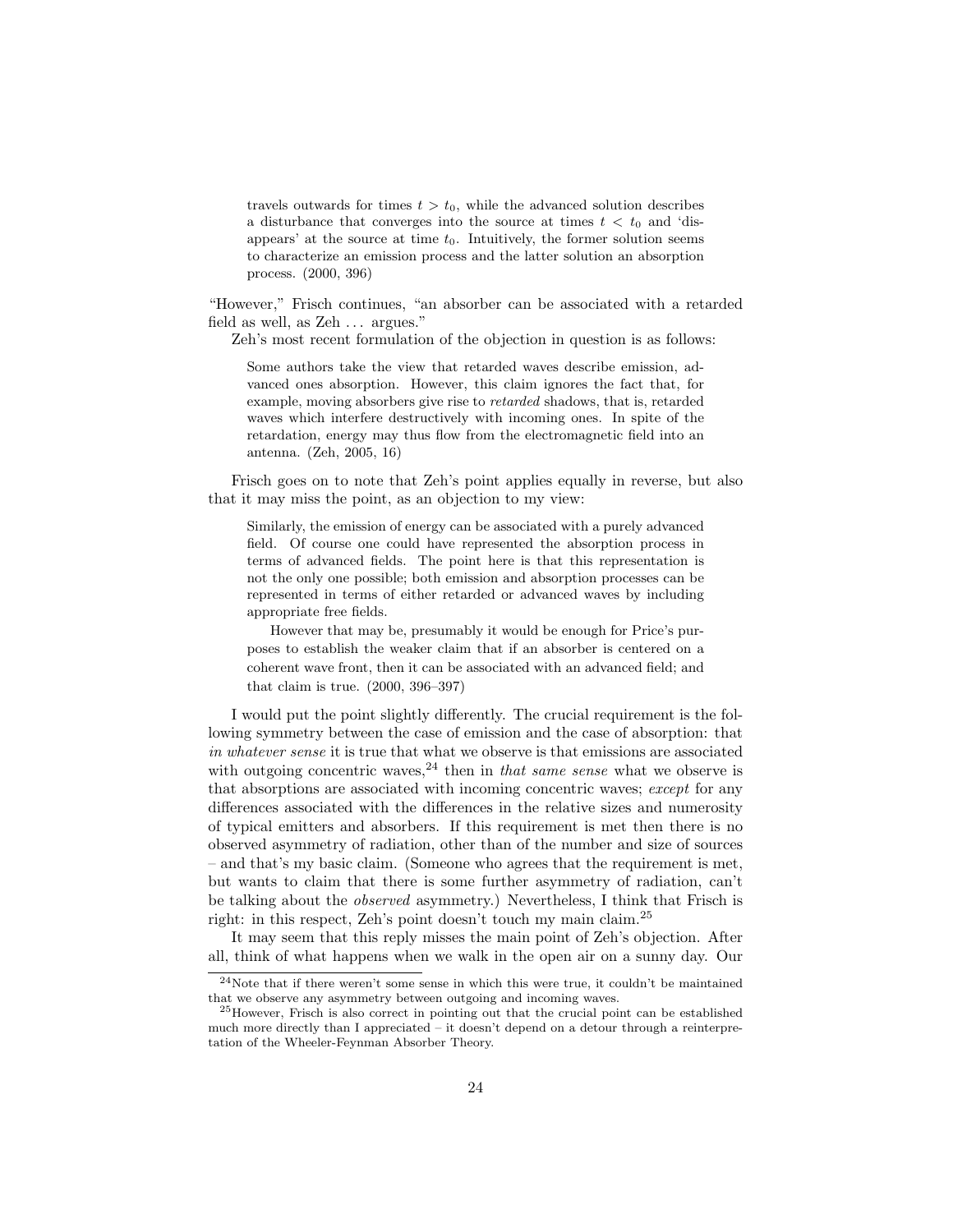body becomes a moving absorber, blocking direct sunlight before it reaches other surfaces. But the resulting shadow is produced later than the absorption – not much later, to be sure, in typical circumstances, but later, nonetheless. Absorption thus has 'retarded' consequences – and the same is true in nonelectromagnetic cases as well, of course.

However, there's an easy reply to this form of the objection. Absorbers create shadows when they block incoming particles, too, but this doesn't show that particle absorption is anything other than the temporal inverse of particle emission. There's more to be said on this matter, but this reply is sufficient for present purposes – I'll resist the temptation to explore the temporal foundations of 'umbrology'.<sup>26</sup>

## 4.2 The no pure absorbers objection

My proposal is that at the microscopic level, absorptions are the temporal inverses of emissions – at that level, if I am right, there is no asymmetry of radiation. The observed asymmetry stems from the fact that in the case of emitters but not the case of absorbers, it is common for large numbers of small sources to be grouped in a coherent way, so as to produce the coherent macroscopic outgoing waves, familiar in our experience.

Frisch raises a second objection to this kind of view:

But are absorptions really temporal inverses of emissions? For this to be true, it has to be the case that we can represent absorptions in terms of fully advanced fields. A simple model of a microscopic absorption process is the absorption of radiation by a harmonically bound charge  $\dots$ . In response to an incident radiation field the charge begins to accelerate and oscillate. The field has to do work against the binding force and, thus, part of the energy of the incident field is removed from the field and converted into mechanical motion of the oscillating charge. Since the charge accelerates, it not only absorbs energy, but also radiates off energy. Therefore, the effect of a microscopic absorber is partly to absorb energy and partly to re-radiate and scatter the incident field. If such an absorption process is to be the temporal inverse of an emission process, then it has to be possible to represent any contribution to the total field due to the presence of the bound charge in terms of a fully advanced field. However, this is in general not possible. Since any microscopic absorber re-radiates energy, the field associated with the absorber has a component along the forward light cone of the charge and, therefore, cannot be represented as a fully advanced field. There are emissions without absorptions, but no absorptions without re-emissions. (2000, 398)

There are some puzzles about emission and absorption in classical EM in any case, due especially to the problem of radiative damping. (See Arntzenius

 $^{26}\mathrm{If}$  we were to embark on that project, a good place to start would be the two-tub models. It would be easy to modify our examples so that incoming fast particles created shadows; in which case symmetry would again show that in the equilibrium case, outgoing fast particles have advanced 'anti-shadows'. Again, then, the asymmetry we observe in the real world comes from the low entropy environment.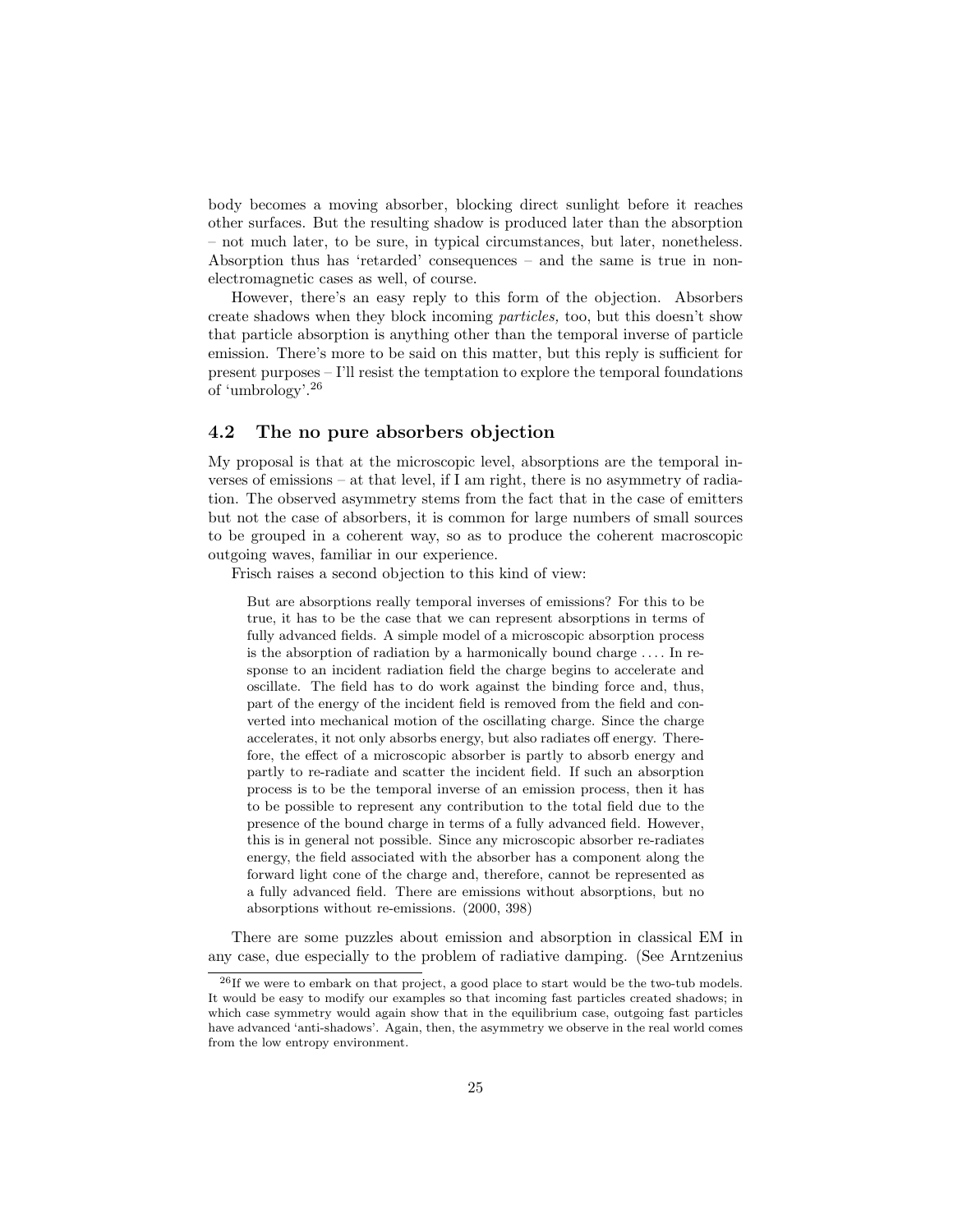1994, for an insightful discussion of this point.) So let's set EM aside for the moment, and consider the analogous objection in the case of non-EM radiation, such as water waves.  $^{27}$ 

In such mechanical cases, the symmetry of the underlying mechanics immediately implies that whatever actually happens in the case of emissions, is physically possible, in reverse, in the case of absorptions. So to whatever extent we actually have pure emissions, the theory also allows pure absorptions. Moreover, the two-tub argument suggests that in the equilibrium case, pure absorptions will occur as frequently as pure emissions – while in real life, the low entropy environment produces a lot more of the latter than of the former. Again, then, there is nothing here to trouble my diagnosis of the observed asymmetry. The pure emissions (or approximations to pure emissions – presumably no real case has an incoming field of exactly zero) occur when the low entropy environment produces a large, localised, coherent oscillation, which then dissipates through the medium in question in the former of a outgoing wave. Of course, there are also many less noticeable emissions, of the kind which, as the objection itself points out, will be associated with normal microscopic absorptions.<sup>28</sup> In some cases, if the mechanical motion of the oscillators in question cooperates, the emission will be of slightly greater energy than is provided from the incoming wave. In other cases, it will be slightly less. But we have no reason to postulate any overall asymmetry at this level.

The observable asymmetry arises because we don't find cases in which the mechanical motions conspire to remove a large amount of energy suddenly from the field, with little residue. And here, I've urged, the asymmetry is explicable in terms of the thermodynamic properties of the environment – the fact that it provides large 'kicks' from the past, but no large 'anti-kicks' from the future.

The issue of asymmetry aside, it is hard to see how the observation that absorbers typically re-radiate at least part of the incoming energy, could be an objection to the suggestion that we should associate retarded radiation with emitters and advanced radiation with absorbers. For this suggestion obviously entails that if a source does act both as an absorber and as a (re-)emitter, it should be associated with both an incoming and an outgoing component of the field. It is hardly an objection, then, to point out that this is actually the case.

## 4.3 The no elementary absorbers objection

Frisch endorses a different view, that he attributes to Einstein (and Popper). In an illuminating discussion of Einstein's views, Frisch first notes that there are passages in Einstein which do indeed support the usual interpretation of his (i.e., Einstein's) views on this matter.

 $^{27}$ In his (2000) paper, Frisch himself distinguishes at one point between the EM and non-EM cases, and shouldn't be taken to have endorsed this extension of the objection. The Frisch of (Frisch 2005b) does not endorse even the EM case.

 $^{28}$ It can't be that *all* emissions are pure emissions, if absorptions provide a common class of emissions that are not pure.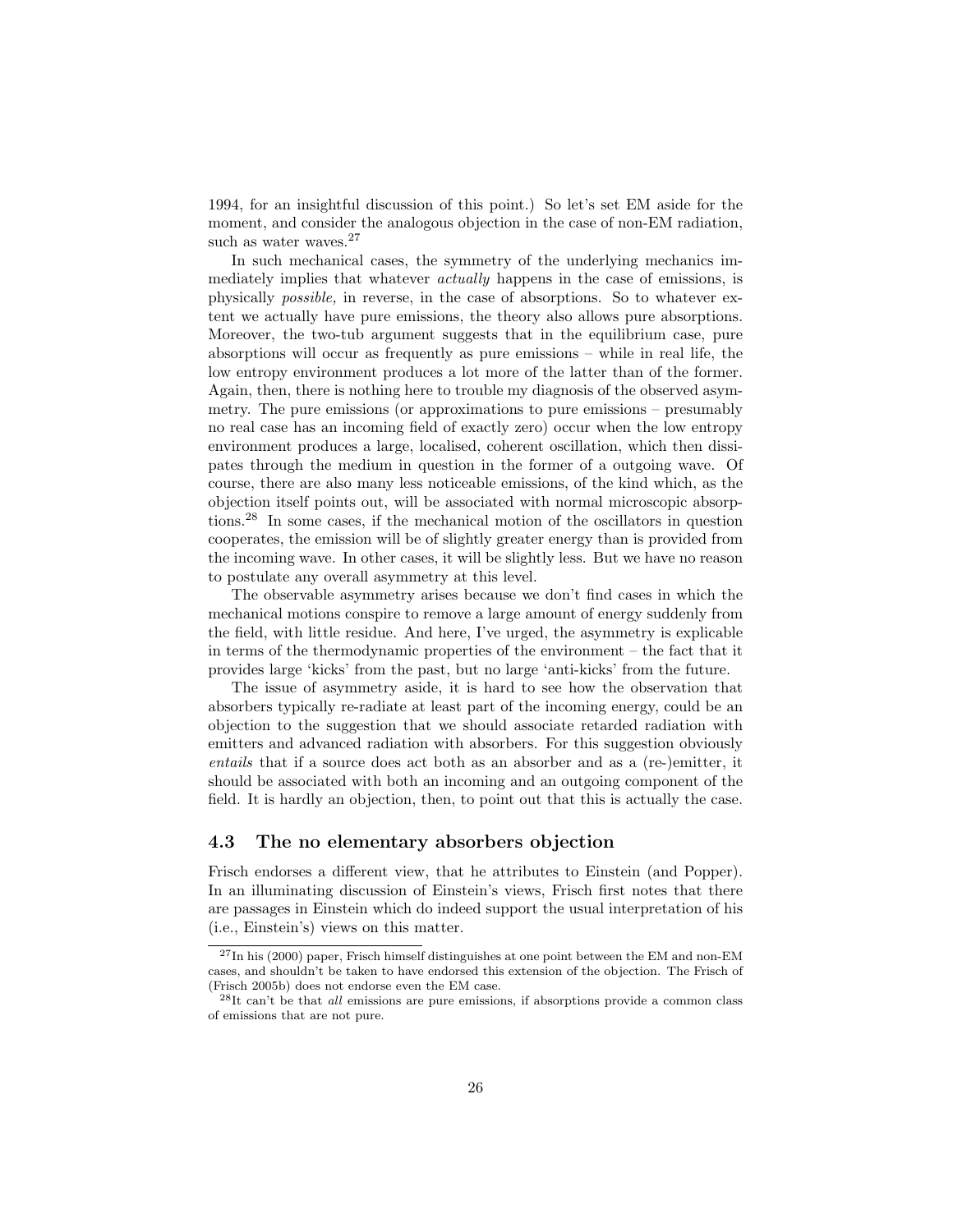The elementary processes responsible for electromagnetic radiation are symmetric, Einstein seems to have believed, and there is a strong suggestion that the source of the appearance of irreversibility is related to the source of the thermodynamic asymmetry.  $(T/s)$  of 2005b, Ch 5, p. 10)

However, Frisch continues, there are other passages that suggest that Einstein held a different view:

The trouble is that in very same year Einstein and in the very same journal also had this to say about the processes governing wave phenomena:

The basic property of wave theory, which leads to these problems [in trying to account for what we today think of as quantum phenomena], appears to be the following. While in kinetic molecular theory the inverse process exists for every process involving only a few elementary particles, e.g. for every elementary collision, according to wave theory this is not the case for elementary radiation processes. An oscillating ion produces a diverging spherical wave, according to the standard theory. The reverse process does not exist as elementary process. A converging spherical wave is mathematically possible; but in order to realize such a wave approximately a tremendous number of elementary objects are needed. The elementary process of the emission of light is, thus, not reversible. In this respect, I believe, our wave theory goes wrong. (Einstein 1909, 819, my italics)

Einstein goes on to discuss the advantages of a quantum treatment of radiation that allows for the entire energy radiated by a source to be absorbed in a single "elementary process," instead of being dispersed as in the wave theory.

Einstein here seems to contradict directly what he had said earlier. In the letter with Ritz he expressed the view that that the irreversibility of radiation processes "is exclusively based on reasons of probability" while here he says that the elementary radiation processes are irreversible. Unlike in the case of kinetic theory and the second law of thermodynamics, even the fundamental micro-processes of radiation are asymmetric in the wave theory of light, according to Einstein. To be sure, Einstein thinks that this aspect of the classical theory of radiation is problematic. But this does not affect the point that Einstein here seems to assert what he seems to deny elsewhere: that within classical electrodynamics elementary radiation processes are asymmetric. (T/s of 2005b, Ch 5, p. 10)

I want to make several brief comments about this argument.

a. First, it seems to me that classical EM gives us no reason to think that there are elementary processes, as Einstein (and Frisch) seem to require. Of course, one might have other reasons – proto-quantum reasons, in effect – for thinking that there must be elementary processes. But this doesn't mean that the classical theory contains or requires them, or can even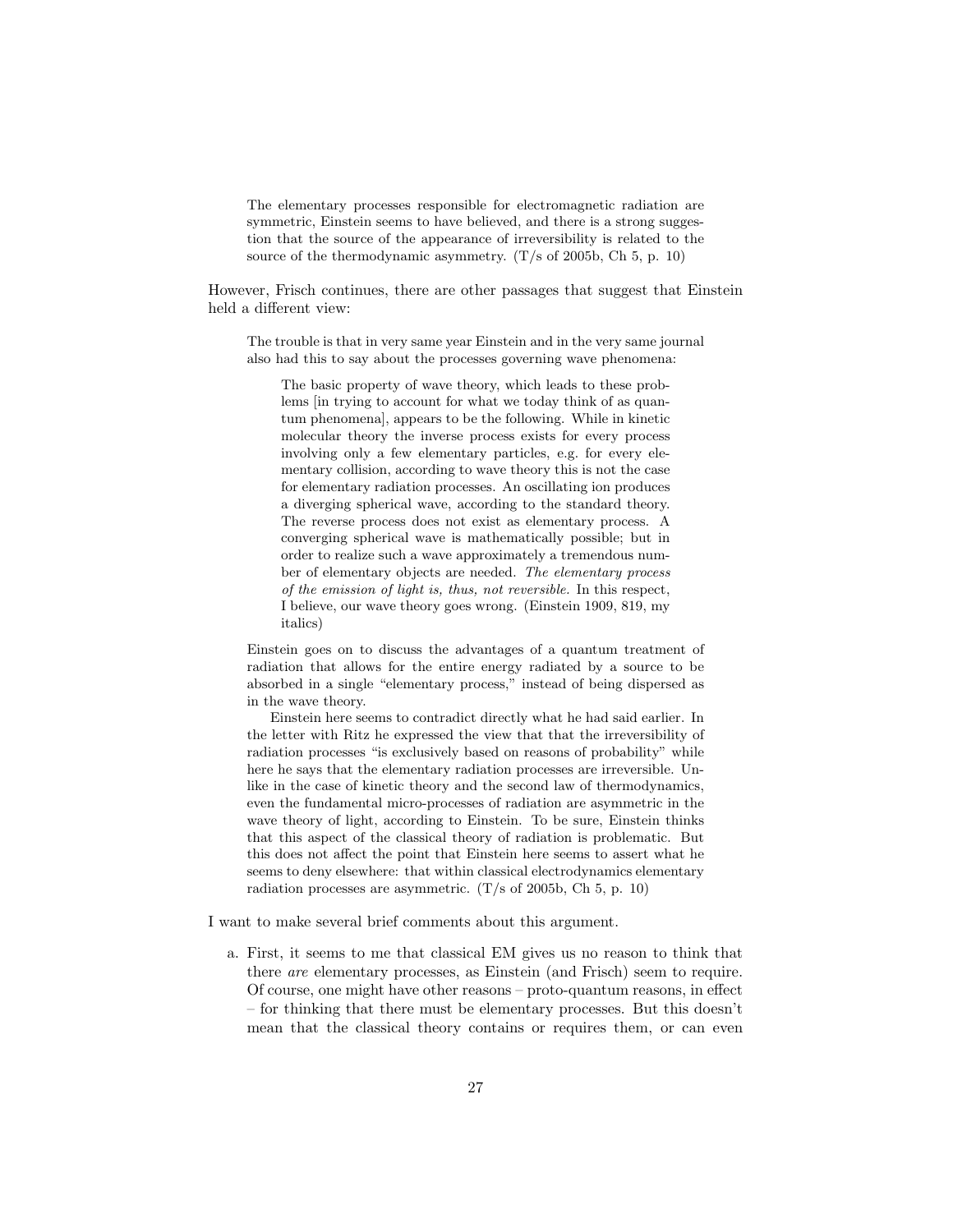accommodate them. In classical EM, there seems to be no such thing as a smallest possible emission of radiation.<sup>29</sup>

- b. Even if there were elementary processes, Einstein has given us no nonquestion-begging reason for thinking that such processes couldn't occur in both temporal directions. When Popper tries to offer such a reason, he falls into a double standard fallacy. Absent some prior temporal asymmetry, after all, what reason do we have for denying that a source in the future is just as good a way of 'producing' a converging wave as a source in the past is of producing a diverging wave? (And conversely, if absorption could occur without elementary processes, wouldn't this undermine any case for thinking that emission required elementary processes?)
- c. It is true that if there were elementary processes, there might be consistency problems in allowing them in both temporal directions. However, these problems would apparently be resolved if we allowed both  $F_{in} \neq 0$ and  $F_{out} \neq 0$ . And in any case, the threat of consistency problems couldn't provide a general objection to time-symmetric elementary processes, because in some cases, geometry solves the problem: consider a single charge at the centre of a reflecting sphere, acting as both emitter and absorber.
- d. Even if there were time-asymmetric elementary processes, it wouldn't be obvious that our world required elementary emitters rather than elementary absorbers. Unless we knew in advance at what 'level' the elementary process lay, the possibility would remain open that all the various emissions we actually observed were 'in fact' sums of many much smaller elementary absorptions.
- e. Finally, and most importantly, it needs to be pointed out that even if classical EM theory were asymmetric in this way – with elementary emitters but no elementary absorbers – this would not explain the observed asymmetry of EM radiation. The classical theory has been superseded as an explanation of what we actually observe, and this asymmetric element (if any) has not survived the transition.<sup>30</sup> Even if classical EM theory were asymmetric, in other words, this would not be relevant to the observed asymmetry of EM radiation, in the real (quantum) world.

### 4.4 Two views of the role of the low entropy past

To finish, I want to distinguish my view of the role of the low entropy boundary condition from another recent suggestion in the literature. In a recent paper, Jill North argues that the asymmetry of radiation is due to the low entropy past. While I agree with her conclusion, I think her argument reveals a subtle

<sup>29</sup>Perhaps Einstein's thinking is really this: there are reasons for thinking that there are elementary processes, in the transfer of energy in electromagnetic phenomena; if so, then one reason for thinking that classical radiation theory needs to be modified is that if there were elementary processes, in the classical theory, they would need to be time-asymmetric.

<sup>30</sup>See Atkinson 2005, for an account of these matters in QED.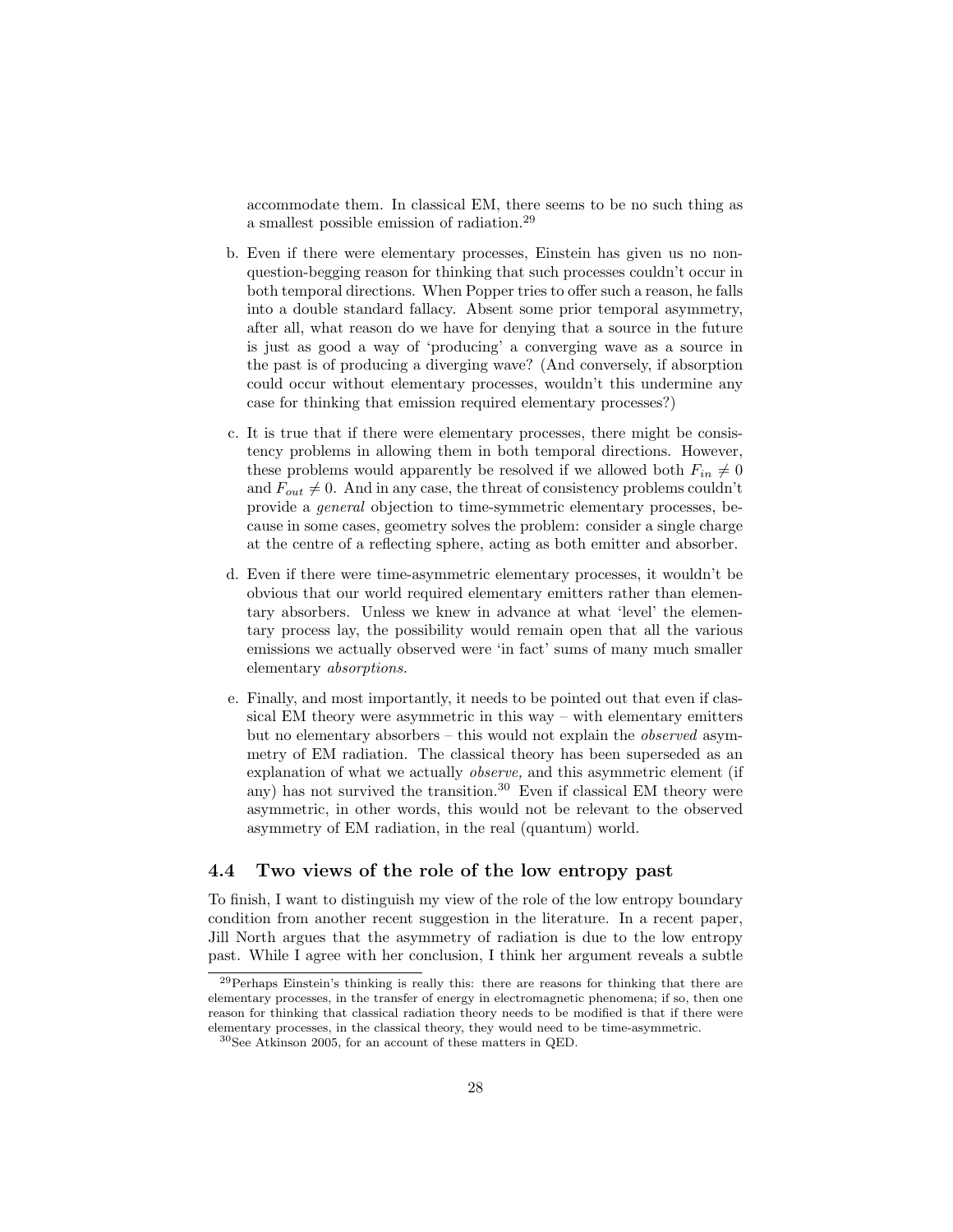misunderstanding of the nature of the observed asymmetry. In other words, she has the right explanans but the wrong explanandum, in my view.

On North's account, the asymmetry of radiation is a product of the thermal disequilibrium – the huge difference in temperature between stars and galaxies on the one hand, and empty space and the cold matter it contains, on the other. This thermal disequilibrium came into being early in the history of the universe, a product of gravitation and a particular homogeneous initial distribution of matter, and persisted until the present day.

The temporally symmetric laws say that both advanced and retarded radiation could be emitted. However, given the universe's thermal disequilibrium, the charges are overwhelmingly likely to radiate towards the future, as part of the overwhelmingly likely progression towards equilibrium in that temporal direction. They are overwhelmingly unlikely to radiate towards the past because the universe was at thermal equilibrium in that direction. Note that on this view the retarded nature of radiation is statistical: advanced radiation is not prohibited but given extremely low probability. (North 2003, 1095)

This proposed explanation of the asymmetry is unsatisfactory in two respects, in my view. First, the two parts of the explanation – 'future-wards' and 'past-wards' – seem in tension with one another. We are told that progression towards thermal equilibrium towards the future makes radiation in that direction 'overwhelmingly likely'. On the other hand, we are told that charges are 'unlikely' to radiate towards the past, because the universe goes towards thermal equilibrium in that direction!

These claims are simply contradictory, and it is the second one which is at fault. In statistical terms alone, the fact that the universe is in thermal equilibrium early in its history does make it likely that hot objects lose heat in that direction – this is simply the well-known time-symmetry of Boltzmann's statistical reasoning in thermodynamics (which he himself first appreciated in his reflections on Loschmidt's famous reversibility objections). The reason it doesn't actually happen like that is that towards the past, statistical reasoning is 'trumped' by the low entropy boundary condition – by the so-called 'Past Hypothesis'. So what North should have said is that the particular history associated with the Past Hypothesis ensures that charges don't radiate 'towards the past', despite the fact that they are otherwise likely to do so. The Past Hypothesis thus plays a much more direct role here than North appreciates, in my view.

However, this is not what I had in mind when I said that North had the wrong explanandum. The second problem emerges most clearly when North extends her proposal to a quantum treatment of electromagnetic radiation:

This explanation should carry over to the quantum realm. Indeed, we must turn to quantum theory. For there is no adequate classical account of an equilibrium state between matter and fields. Hence there is no classical description of the initial condition of the universe. Quantum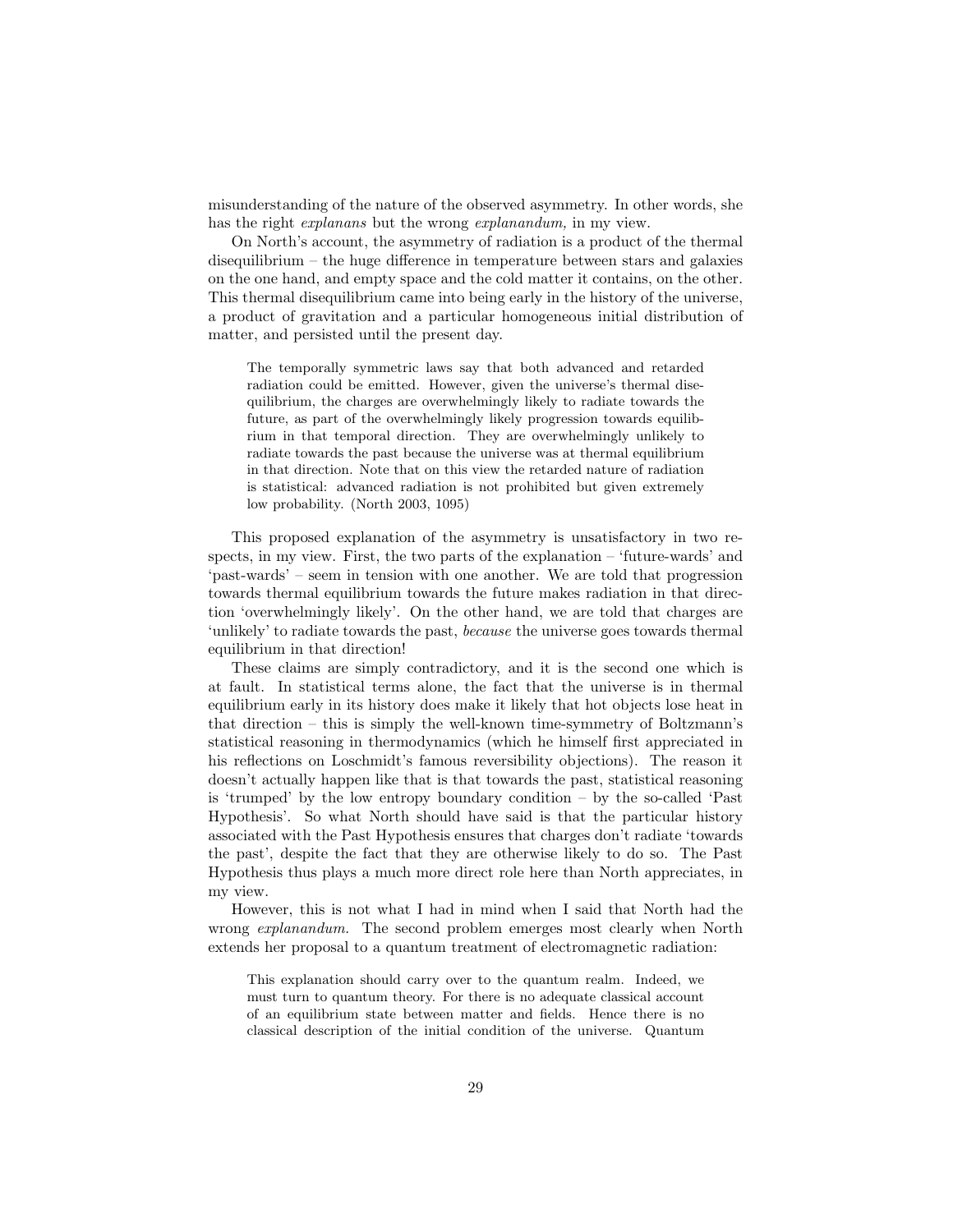electrodynamics, however, treats matter and field particles in the same way and can describe an equilibrium between them. ...

In the quantum picture, the early universe comprised photons in thermal equilibrium with material particles—there were, on average, just as many photons emitted as absorbed. As material particles clumped up and the universe expanded, the universe moved to a state containing charges in excited states (in the hot masses) and photons less densely distributed throughout space. These factors result in a high probability of emission of photons towards the future by accelerating charges, and a low probability of emission of photons to the past. The probability for retarded radiation will remain high until thermal equilibrium is reestablished. (2003, 1096)

On North's view, then, the quantum equivalent of the asymmetry of radiation is an imbalance between emissions and absorptions of photons: in the ordinary time sense, in fact, a lot more of the former than the latter.

The problem with this characterisation of the asymmetry is that it implies that there is no asymmetry of radiation, in many ordinary situations  $-$  situations in which it seems, intuitively, that radiation has its 'normal' retarded character. Consider what happens when we turn on an electric light inside a closed laboratory, for example. To a good approximation, all the photons emitted by the light bulb are absorbed by the walls. So there is no significant net retardation, in North's sense, in other words, because the 'retarded' photons from the perspective of the light are 'advanced' photons from the perspective of electrons in the walls.

Readers who have followed my own proposal will realise that in one respect, I'm very sympathetic to this conclusion. In my view, there's no microscopic asymmetry of radiation in such a case, because retarded radiation diverging from emitters can equally well be characterised as advanced radiation converging on absorbers. Nevertheless, I've argued that this microscopic symmetry is compatible with a macroscopic asymmetry – as I put it earlier, an asymmetry which is a product of the fact that the low entropy environment provides big 'kicks', or emitters, but no big 'anti-kicks', or absorbers. Because there's no place for this macroscopic asymmetry in a view which simply pays attention to the net imbalance, if any, between emissions and absorptions, it seems to me that North is working with the wrong explanandum.

#### 4.5 Summary: the asymmetry of big kicks

Thus I agree with North that at the microscopic level, absorption of radiation is the time-inverse of emission of radiation. Indeed, I take this to be true not only of the quantum replacement for classical EM radiation, but also of wave phenomena in general, EM and non-EM, in so far as wave descriptions are applicable to the real world.

In all such cases, apparently, it is possible that we may find a net imbalance between the amount of energy emitted and the amount of energy absorbed,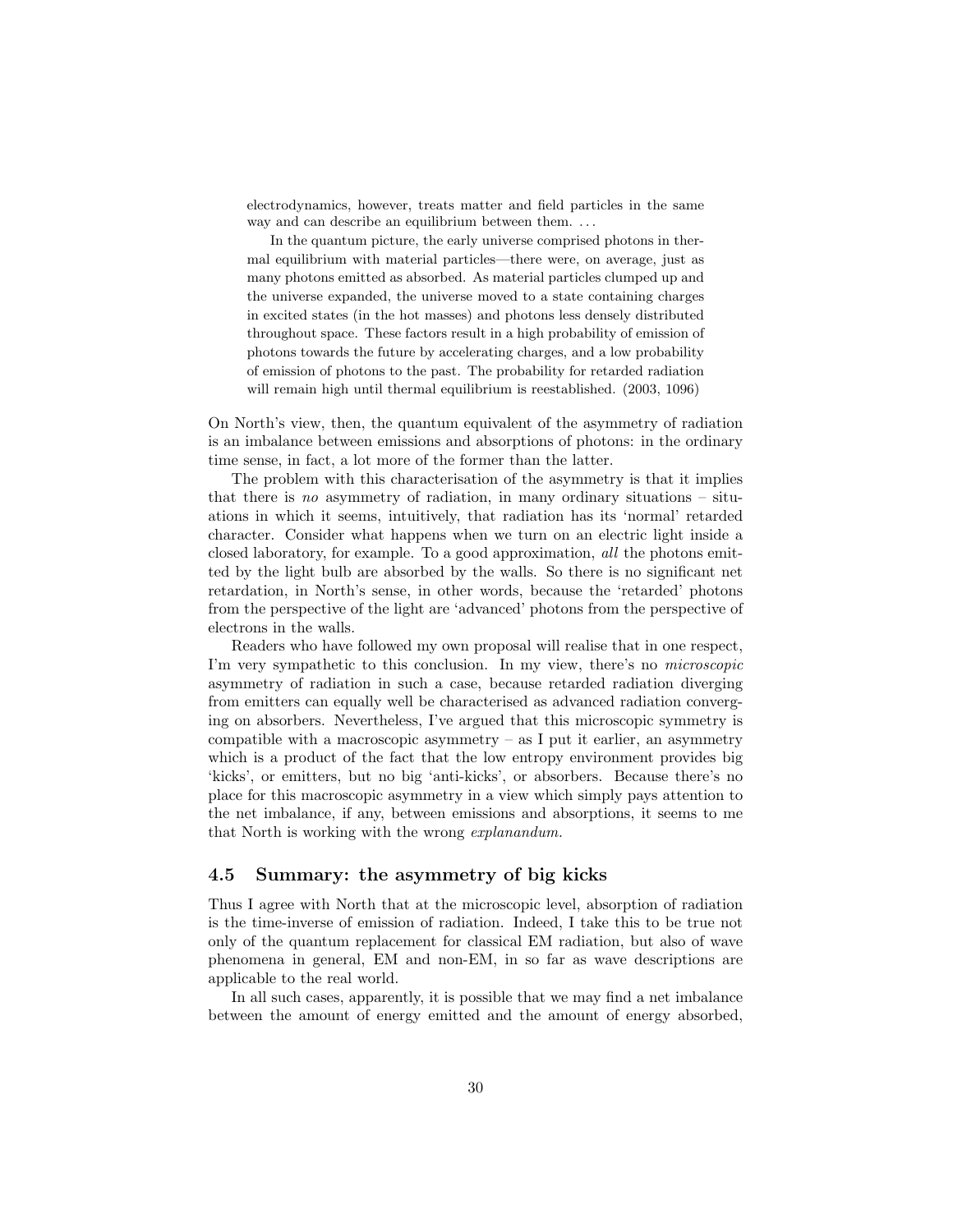in particular circumstances. Thus there may be temporal asymmetries of this kind, local or global, to varying degrees and with either temporal orientation.<sup>31</sup>

But asymmetries of this kind do not constitute the arrow of radiation, as usually understood. To see why, we need look no further than Popper's famous example. The energy supplied to the pond's surface by the pebble is fully absorbed, very soon, by the molecules at the edges of the pond. So no net imbalance between emission and absorption of energy, in other words – and yet the outgoing, stubbornly asymmetric ripples are there for all to see.

To characterise the time-asymmetry of these ripples, as of their outgoing cousins in other media, we need to appeal to the scale of some the sources involved. In the pond case, there are certainly absorbers, and what we observe is precisely what we ought to observe, if those absorbers are centered on incoming waves. But each of these tiny waves is individually invisible, observable only in its contribution to the sum. There are microscopic emitters, too, of which the same is true. But in addition, sometimes, thanks to the low entropy past, there are also macroscopic emitters, such as incoming pebbles. These objects disturb so many water molecules, in such a coherent fashion, that they produce the observable macroscopic ripples we actually see. This doesn't happen in reverse, at least in our region of the universe, because there's no corresponding low entropy future boundary (or because it is so far away that its effects are not significant here, at least in ways that we know how to look for).

At the beginning of the paper, I noted that wave phenomena arise in systems in which couplings provide a way of carrying the energy stored in adjacent harmonic oscillators from place to place. I then observed that when energy is added to such a system at a point, it radiates away as a concentric outgoing wave. One way to characterise the view just outlined is to say that it combines two claims. First, it maintains that the latter observation is true in both temporal senses – whichever we choose to regard as the positive direction of time, addition of energy (in that time sense) is associated with outgoing waves (in that time sense). Second, it notes that in one direction but not the other (at least in our experience), energy is often added in big, relatively coherent kicks. That fact alone is responsible for the observed asymmetry of radiation, on this view. Finally, its relation to the thermodynamic asymmetry is not particularly mysterious: the low entropy conditions persisting in our region of the universe provide many suitable boots, of one sort or another.

# Bibliography

Arntzenius, F. 1994. 'The Classical Failure to Account for Electromagnetic Arrows of Time,' in T. Horowitz and A. I. Janis, eds., Scientific Failure, Boston: Roman & Littlefield Publishers, 29–48.

<sup>31</sup>Arntzenius (1994) provides a nice discussion of the circumstances in which, on the cosmological scale, there will be a net imbalance between emission and absorption of photons. LIke North, however, he seems mistakenly to believe that what he is discussing is the quantum analogue of the classical problem of the arrow of radiation.